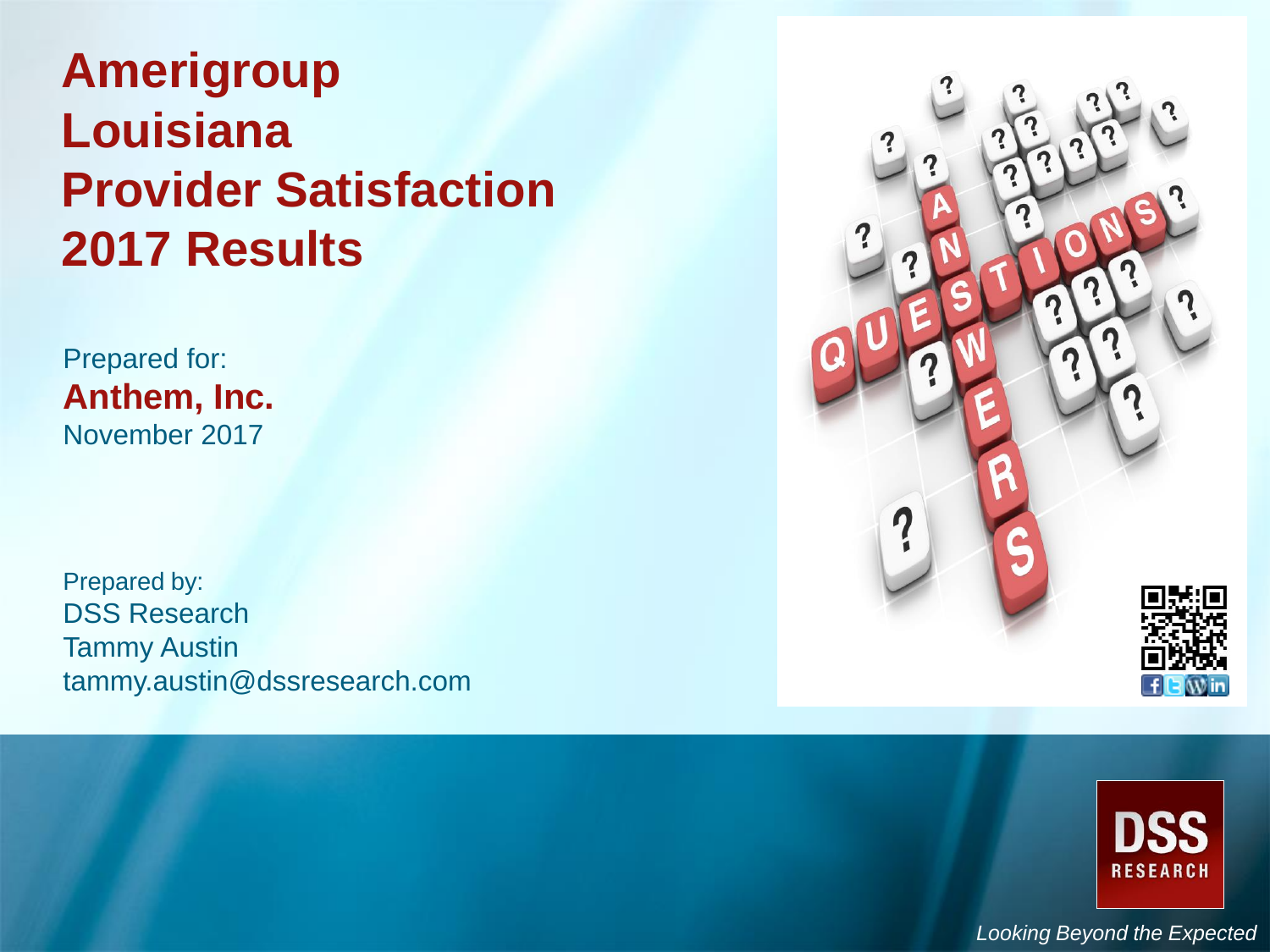## **Table of contents**

| <b>Background and objectives</b>                    | $\mathbf{3}$            |
|-----------------------------------------------------|-------------------------|
| <b>Methodology</b>                                  | $\overline{\mathbf{4}}$ |
| <b>Executive summary</b>                            | 5                       |
| <b>Detailed findings</b>                            |                         |
| <b>Overall satisfaction</b>                         | 9                       |
| Claims processing and provider reimbursement        | 11                      |
| <b>Utilization Management</b>                       | 12                      |
| <b>Quality Management</b>                           | 13                      |
| Disease Management (DM)                             | 16                      |
| <b>Cultural competency</b>                          | 22                      |
| Language                                            | 24                      |
| Local health plan provider services                 | 25                      |
| Communication and technology                        | 26                      |
| Continuity and coordination of care                 | 28                      |
| <b>Respondent profile</b>                           | 33                      |
| Appendix: SatisAction™ key driver statistical model | 34                      |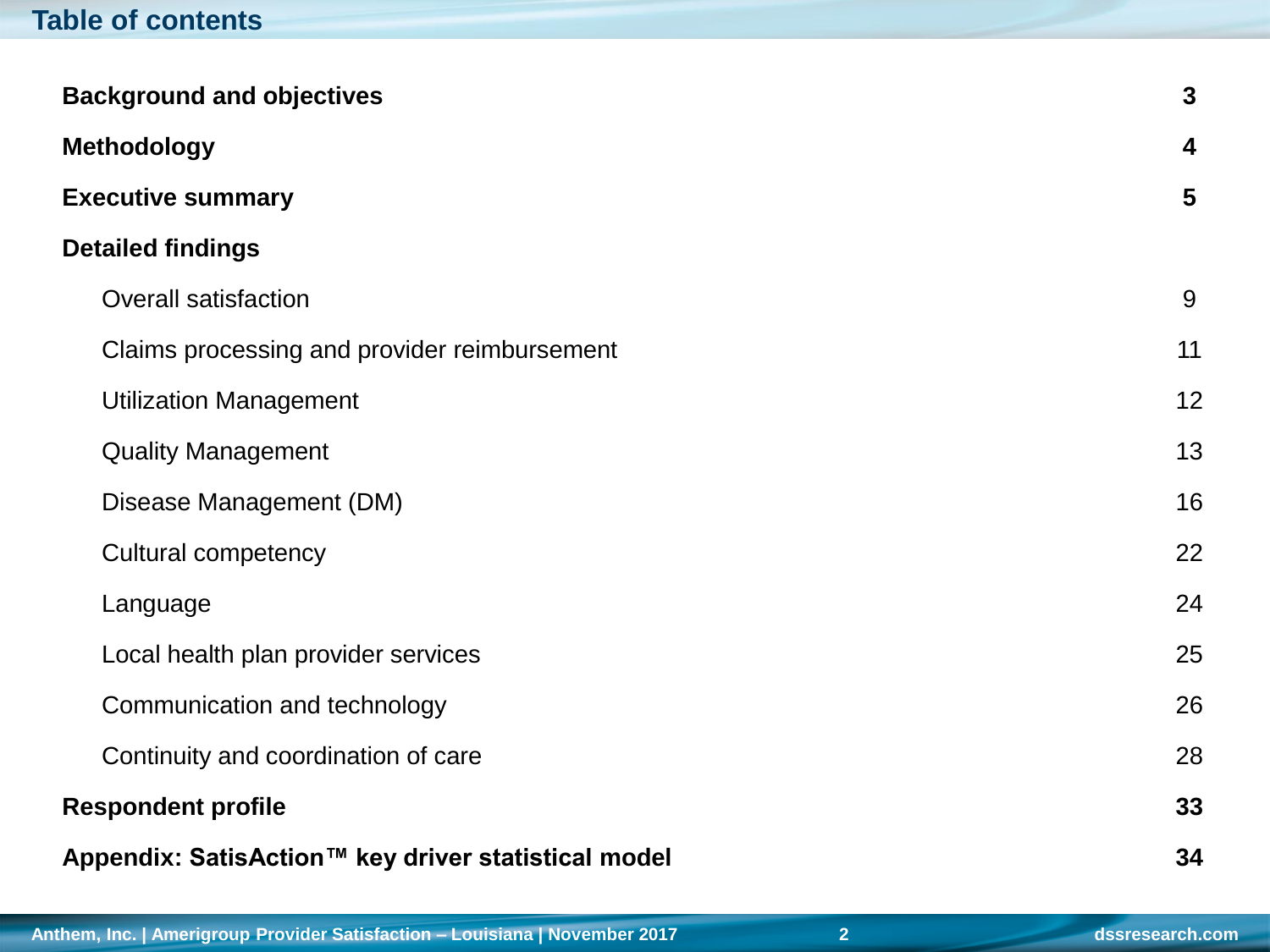**Background.** Anthem, Inc. contracted with DSS Research to conduct provider satisfaction surveys for its affiliate health plan, Amerigroup. This research can be used to provide rational direction for efforts to strengthen provider relationships.

**Objectives.** This research is designed to:

- Gauge satisfaction with Amerigroup overall and in the following areas:
	- − Provider enrollment process and complaint systems.
	- − Claims processing and provider reimbursement.
	- − Utilization Management.
	- − Quality Management.
	- − Disease Management (DM).
	- − Cultural competency and language assistance services.
	- − Local health plan provider services.
	- − Communication and technology.
	- − Continuity and coordination of care.
- Compare current results to those previously recorded.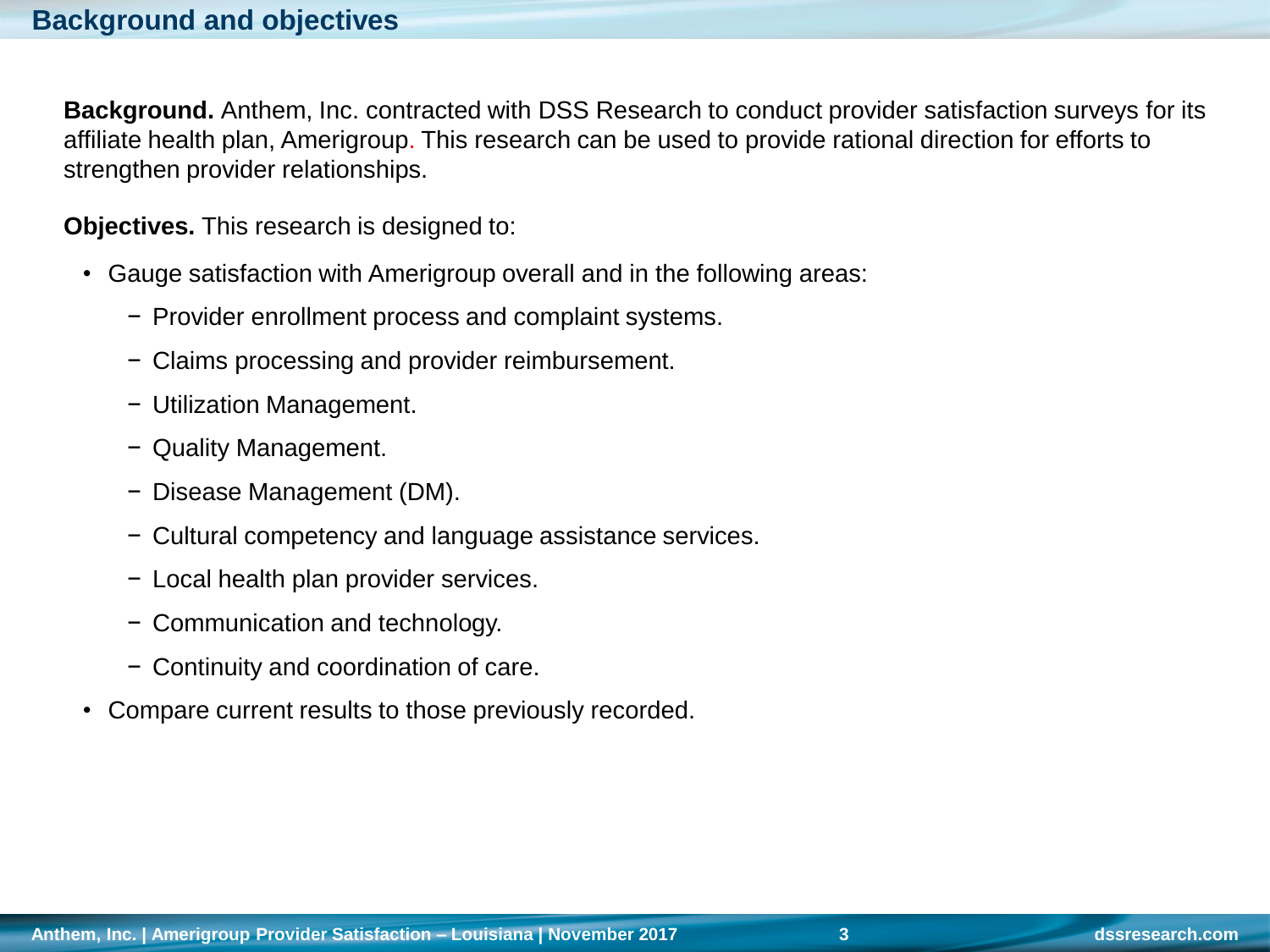## **Methodology**

**Questionnaire.** Anthem, Inc. developed the survey instrument. The survey was designed for mail, telephone and Internet administration.

**Data collection.** Data collection information is detailed in the table below.

| <b>Data collection details</b>                |                    |  |  |  |  |
|-----------------------------------------------|--------------------|--|--|--|--|
| Initial mailing                               | August 10, 2017    |  |  |  |  |
| Follow-up mailing                             | August 31, 2017    |  |  |  |  |
| Began follow-up phone calls to non-responders | September 21, 2017 |  |  |  |  |
| Last day to accept completed surveys          | October 12, 2017   |  |  |  |  |

#### **Sample design.**

- **Qualified respondents.** The population surveyed includes providers affiliated or contracted with Amerigroup.
- **Sample source.** Anthem, Inc. supplied the sample, including names and contact information for providers.
- **Sample size and response rate.**

| <b>Sample size</b> | Total<br>undeliverable<br><b>records</b> | Undeliverable<br>$\mid$ conversions to $\mid$<br>complete | <b>Completes</b> | <b>Response rate</b> | <b>Adjusted</b><br>response rate |
|--------------------|------------------------------------------|-----------------------------------------------------------|------------------|----------------------|----------------------------------|
| .000               | 5 <sup>1</sup>                           |                                                           | 272              | 27.2%                | 28.7%                            |

**Data processing and tabulation.** DSS processed all completed surveys and produced detailed tables that summarize the results.

Advanced analytics. Details regarding the SatisAction<sup>™</sup> key driver statistical model are provided in the appendix.

Percentages lower than 5.0% are not labeled in charts or graphs where space does not permit.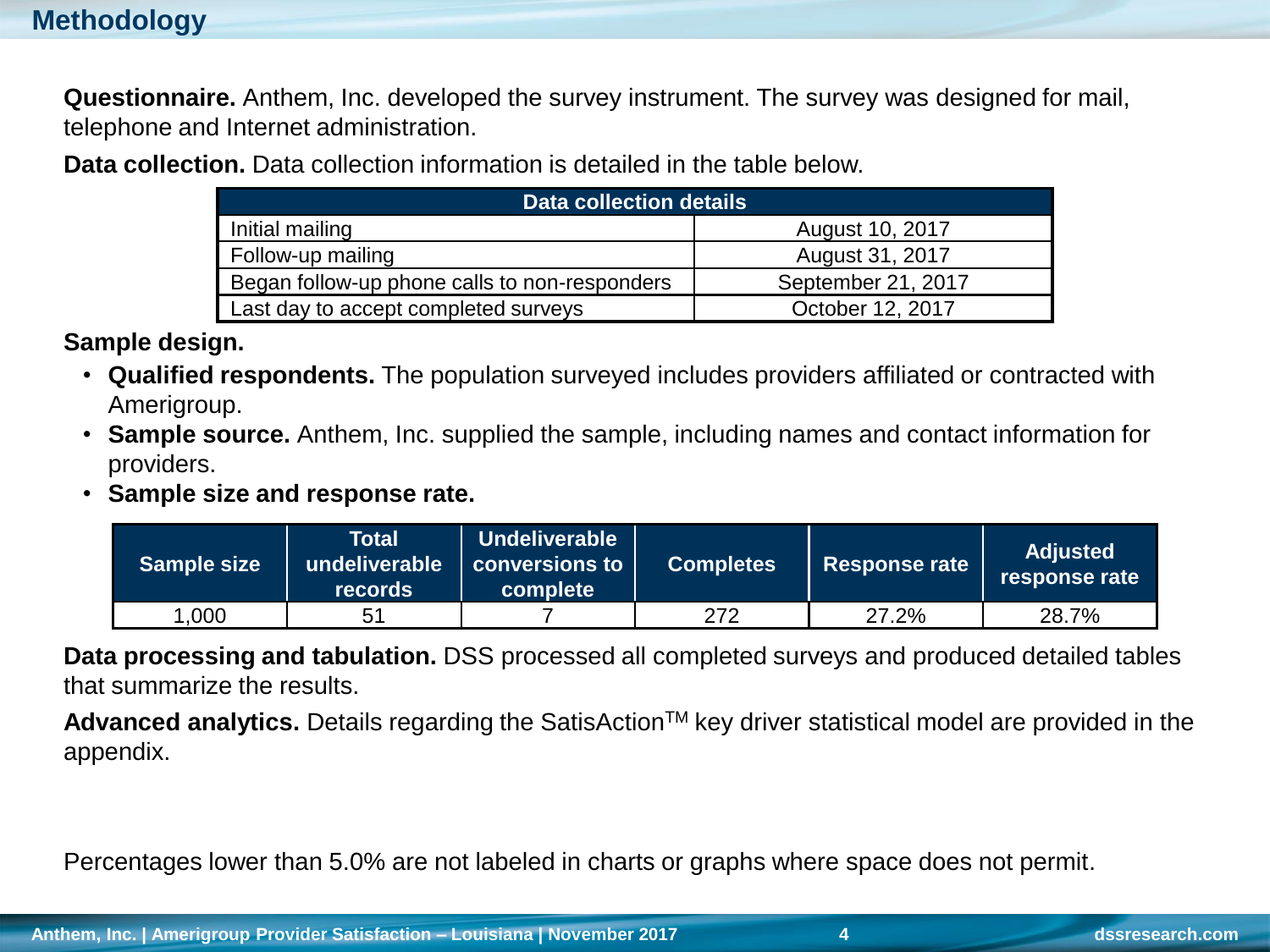#### **Most Louisiana providers are satisfied overall.**

- 84% are very or somewhat satisfied with Amerigroup overall.
- The overall satisfaction composite score is 75%. This is the average of the scores of three high-level satisfaction measures: Amerigroup overall (84%), the provider enrollment process (77%) and the provider complaint systems (64%).

**The SatisActionTM key driver analysis (illustrated on page 7) indicates that utilization management, provider services and claims processing are the most important drivers of overall satisfaction.** Additionally, communication and coordination of care are helping to drive the overall score.

- Across these areas, ratings are highest for the three claims processing measures:
	- − The timeliness and accuracy of claims payments (94% and 92%, respectively).
	- − The clarity of the remittance advice (92%).
- Improvements that further increase scores on these measures have the most potential to increase overall satisfaction:
	- − Utilization management: The timeliness of response to concerns and obtaining support towards Patient Centered Medical Home implementation (78% and 73%, respectively).
	- −Provider services:
		- The information in the provider manual and the quality of educational information (both at 78%).
		- The provider orientation and training process (71%).

**Two quality care initiative measures decreased significantly.** Lower percentages than in 2016 gave Amerigroup a high rating for the monthly list of members needing services and for the initiative to set aside all or part of the day to see only Amerigroup members (71% vs. 84% and 58% vs. 80%, respectively).

**Enrollment and interest in information about most of the Disease Management (DM) programs decreased, some significantly so.** Most notably, both enrollment and interest in additional information regarding the obesity and asthma programs decreased significantly.

#### **Communication from providers is less common than in 2016.**

- The frequency of communication from most types of providers, facilities and agencies decreased, two significantly so.
- Additionally, a significantly lower percentage of behavioral health providers indicated that they typically initiate contact with a new patient's PCP in order to coordinate care. (However, the 2016 sample size was small and results should be interpreted with caution.) Despite this decrease, most are satisfied with the accuracy, timeliness and sufficiency of information to coordinate behavioral health care.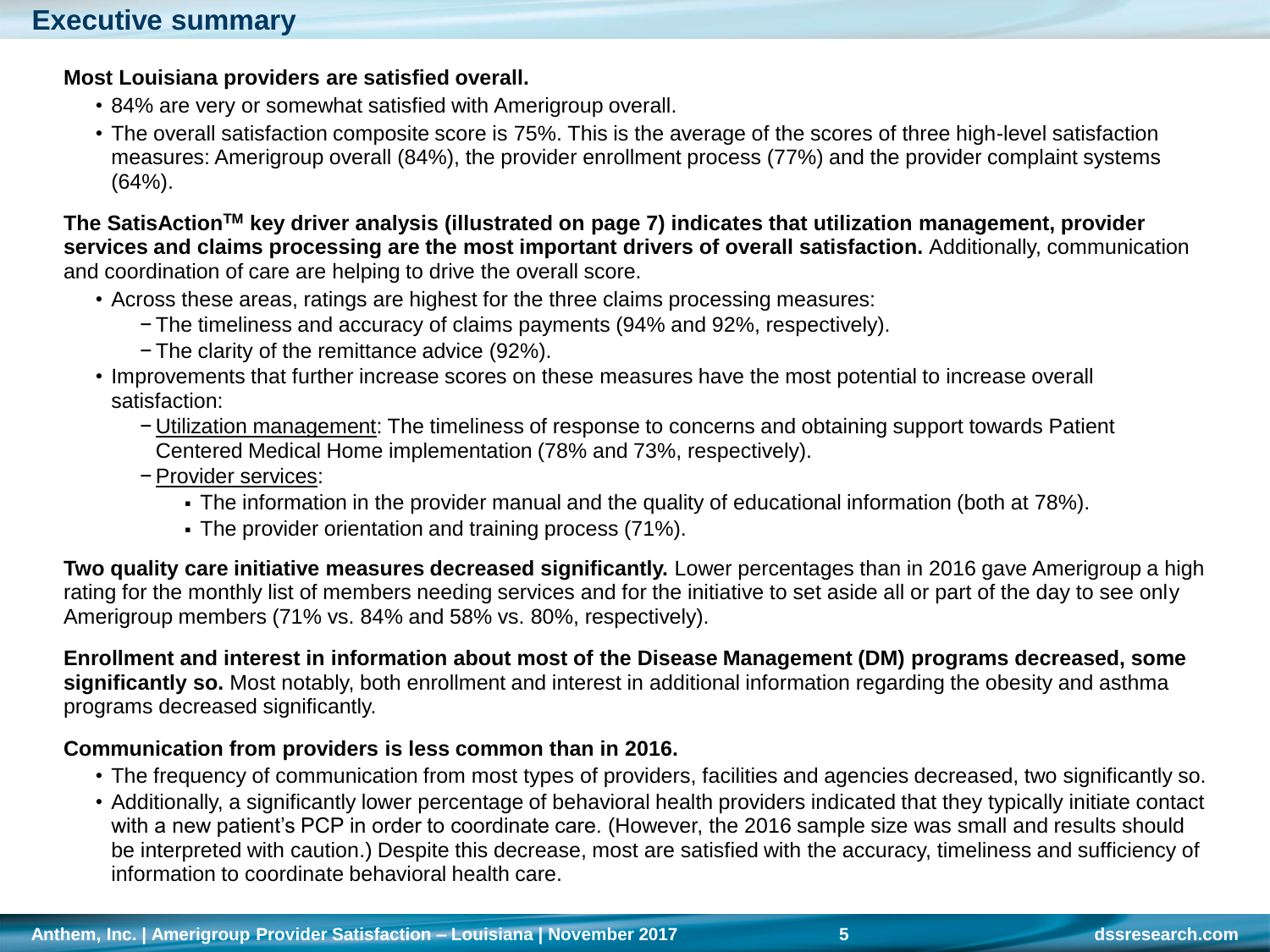**On average, more than eight in 10 rated Amerigroup as excellent, very good or good compared to other Healthy Louisiana Managed Care Organizations.** 

**Most are satisfied with the cultural competency information and training they have received.** On average, roughly seven in 10 are satisfied with the information, training and accessibility of cultural competency information and one-third have completed some kind of cultural competency training.

**The majority are aware that Amerigroup offers language assistance/telephone interpreter services, but few have used this service.** Among those who have, all are satisfied with it.

**No other measures changed significantly.**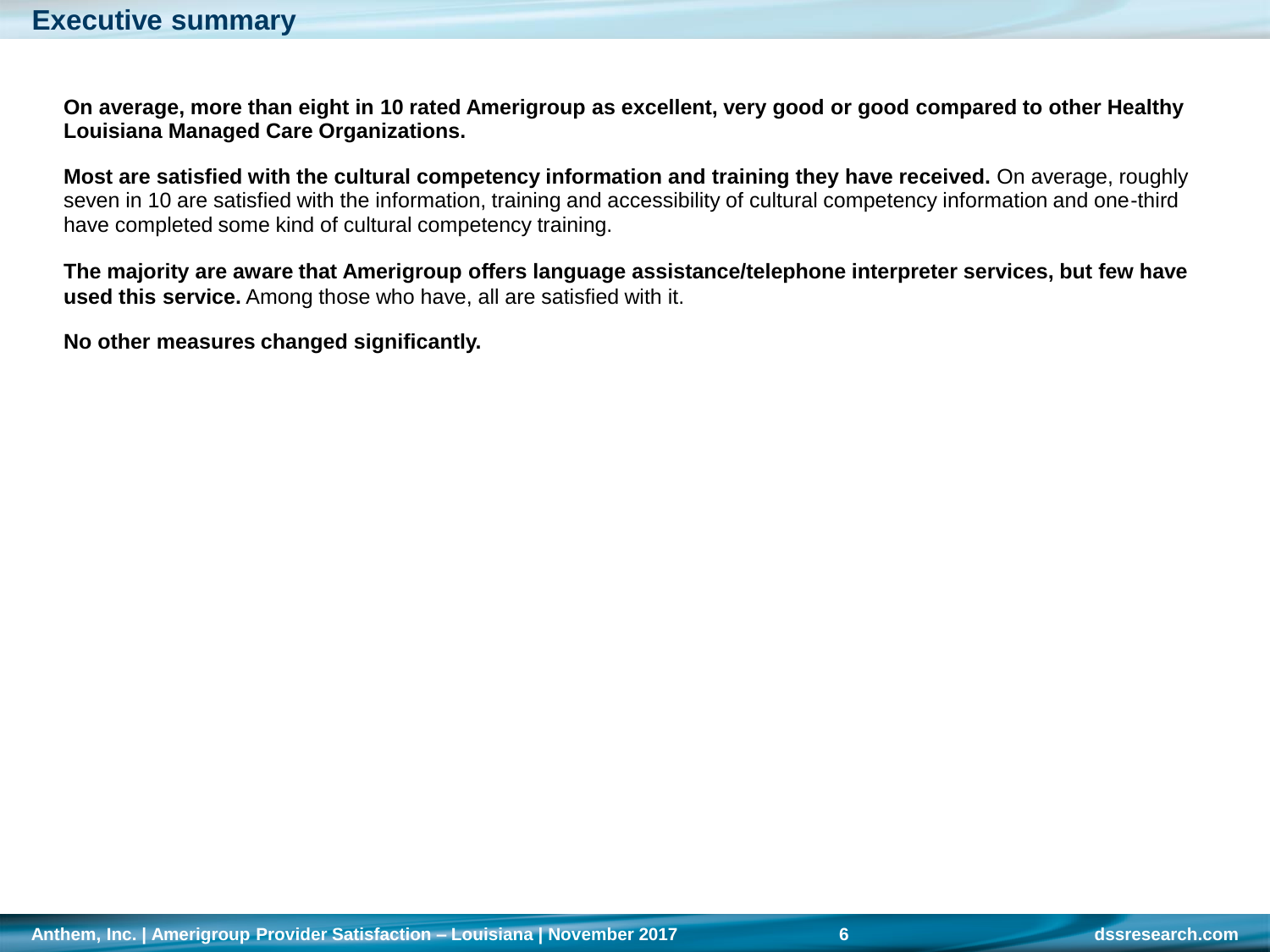#### **Executive summary**



## **POWeRTM Chart for overall satisfaction**

Note: Key drivers in the "Power" quadrant are shaded in blue, while those in the "Opportunity" quadrant are shaded in yellow. See Appendix for full listing of questions in the model.

\* Denotes top-three-box scores.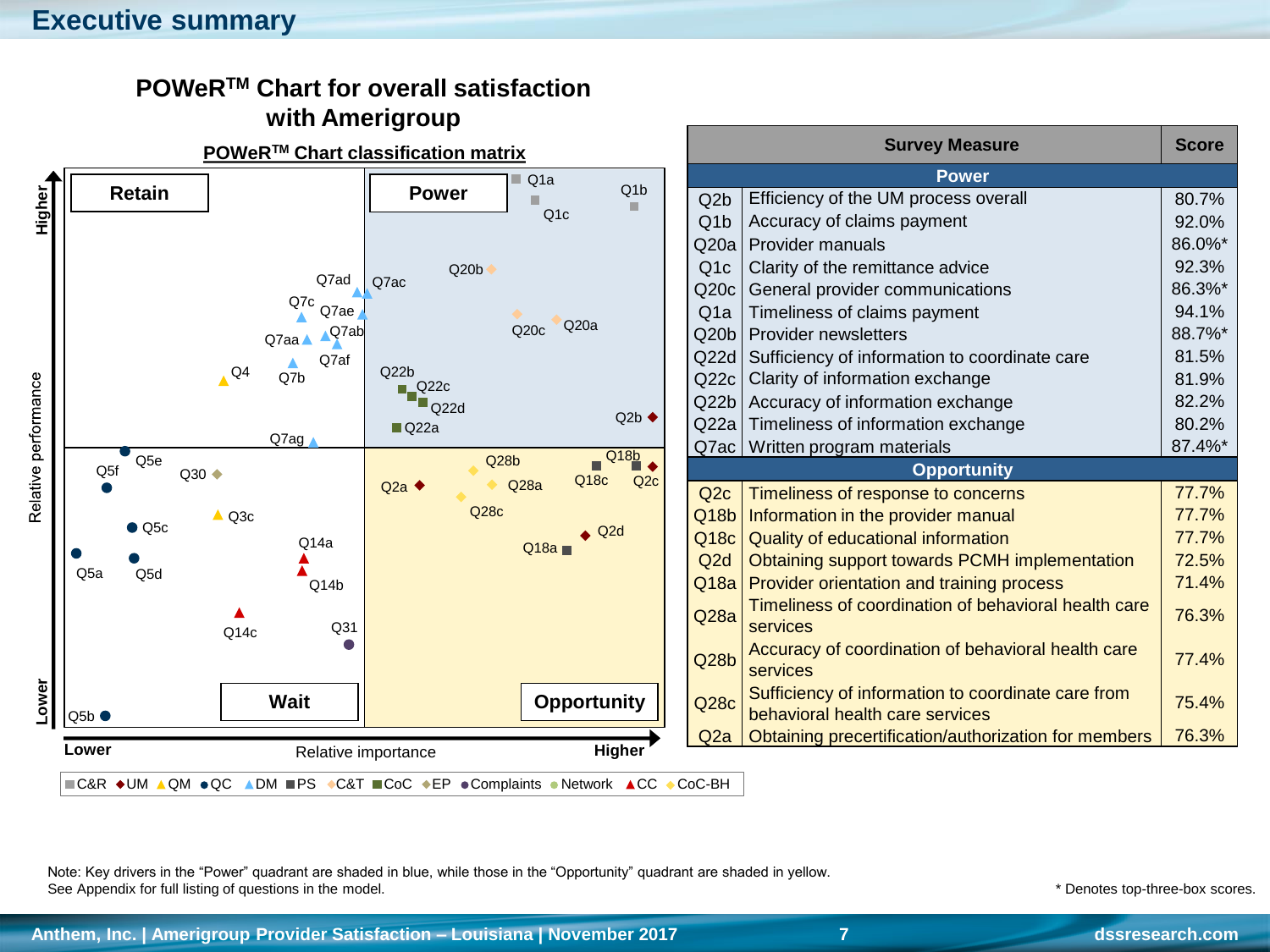#### **Executive summary**



An arrow ( $\uparrow\downarrow$ ) indicates a significantly different result from the previous year at the 95% confidence level. An asterisk (\*) indicates a new item in 2016. A double asterisk (\*\*) indicates a new item in 2017.

**Anthem, Inc. | Amerigroup Provider Satisfaction – Louisiana | November 2017 8 dssresearch.com**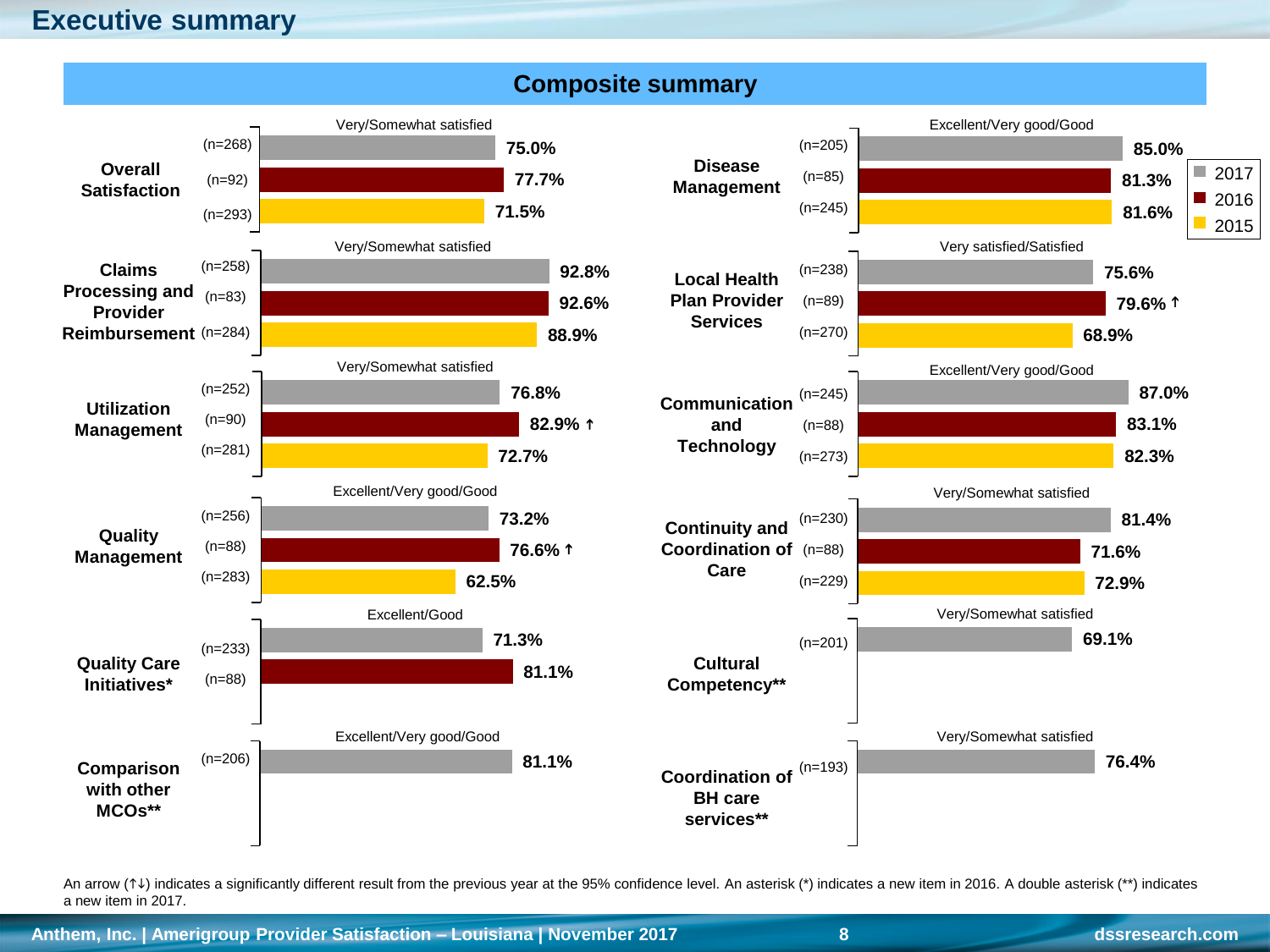Overall satisfaction with Amerigroup increased slightly among providers in Louisiana.



Q29. Please rate your overall satisfaction with Amerigroup. An arrow (1) indicates a significantly different result from the previous year at the 95% confidence level.

**Anthem, Inc. | Amerigroup Provider Satisfaction – Louisiana | November 2017 9 dssresearch.com**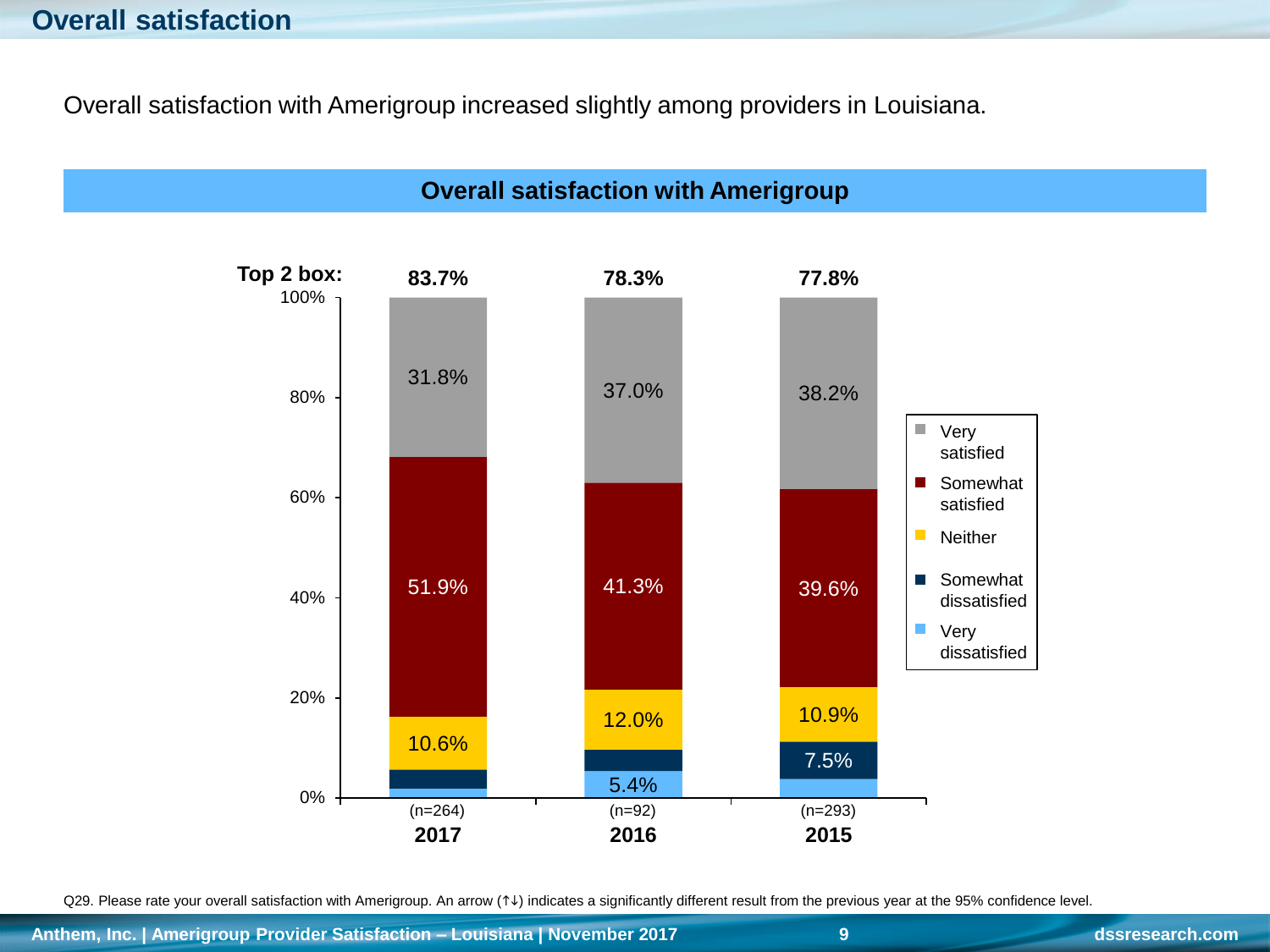## **Overall satisfaction**

However, satisfaction with the provider enrollment process and with the provider complaint systems decreased slightly.



Q30. Please rate your overall satisfaction with the provider enrollment process. Q31. Please rate your overall satisfaction with the provider complaint systems. An arrow (14) indicates a significantly different result from the previous year at the 95% confidence level.

**Anthem, Inc. | Amerigroup Provider Satisfaction – Louisiana | November 2017 10 dssresearch.com**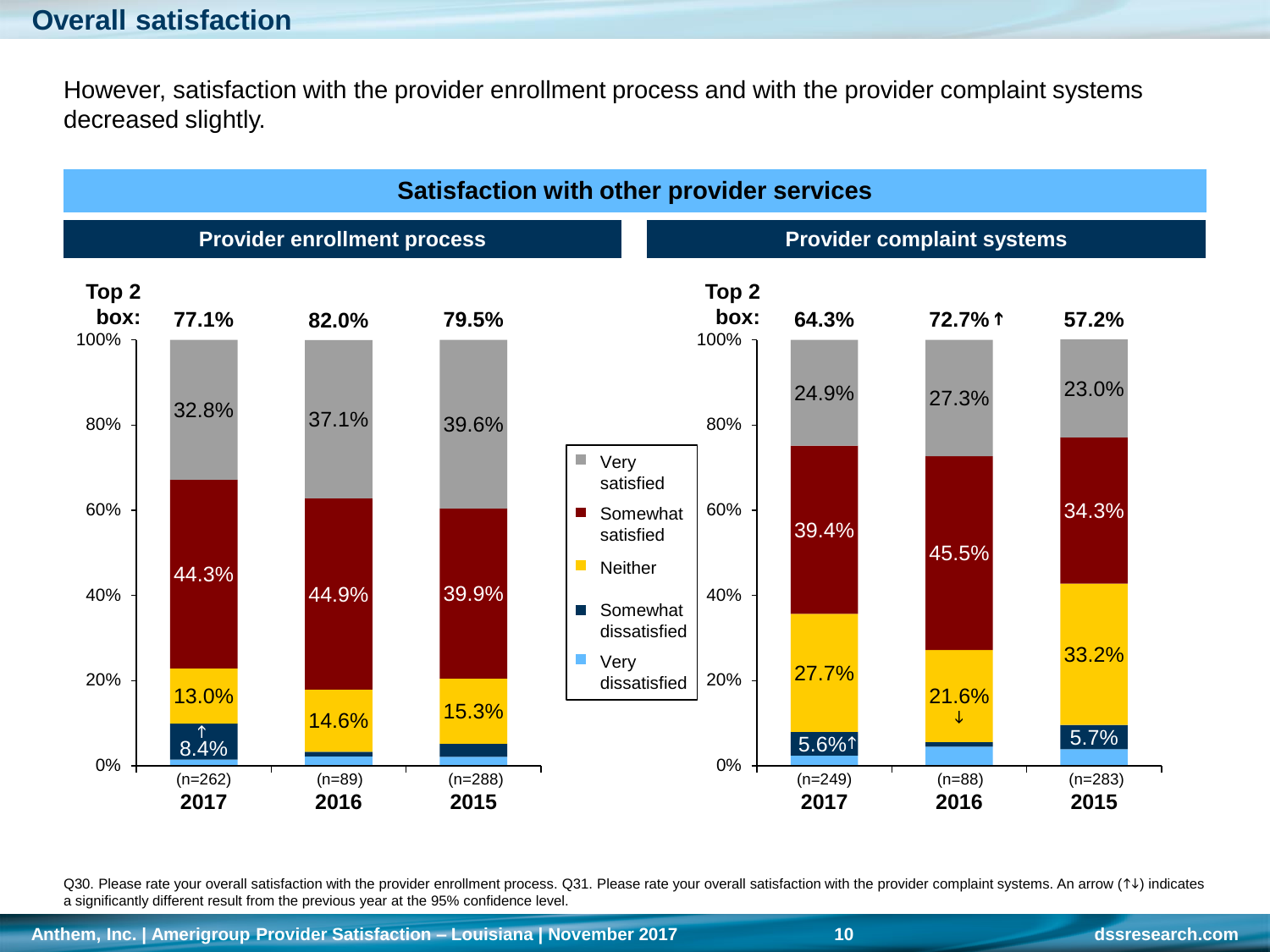These measures are similar to last year.



Q1. How satisfied are you with Amerigroup performance in these areas: An arrow (14) indicates a significantly different result from the previous year at the 95% confidence level.

**Anthem, Inc. | Amerigroup Provider Satisfaction – Louisiana | November 2017 11 dssresearch.com**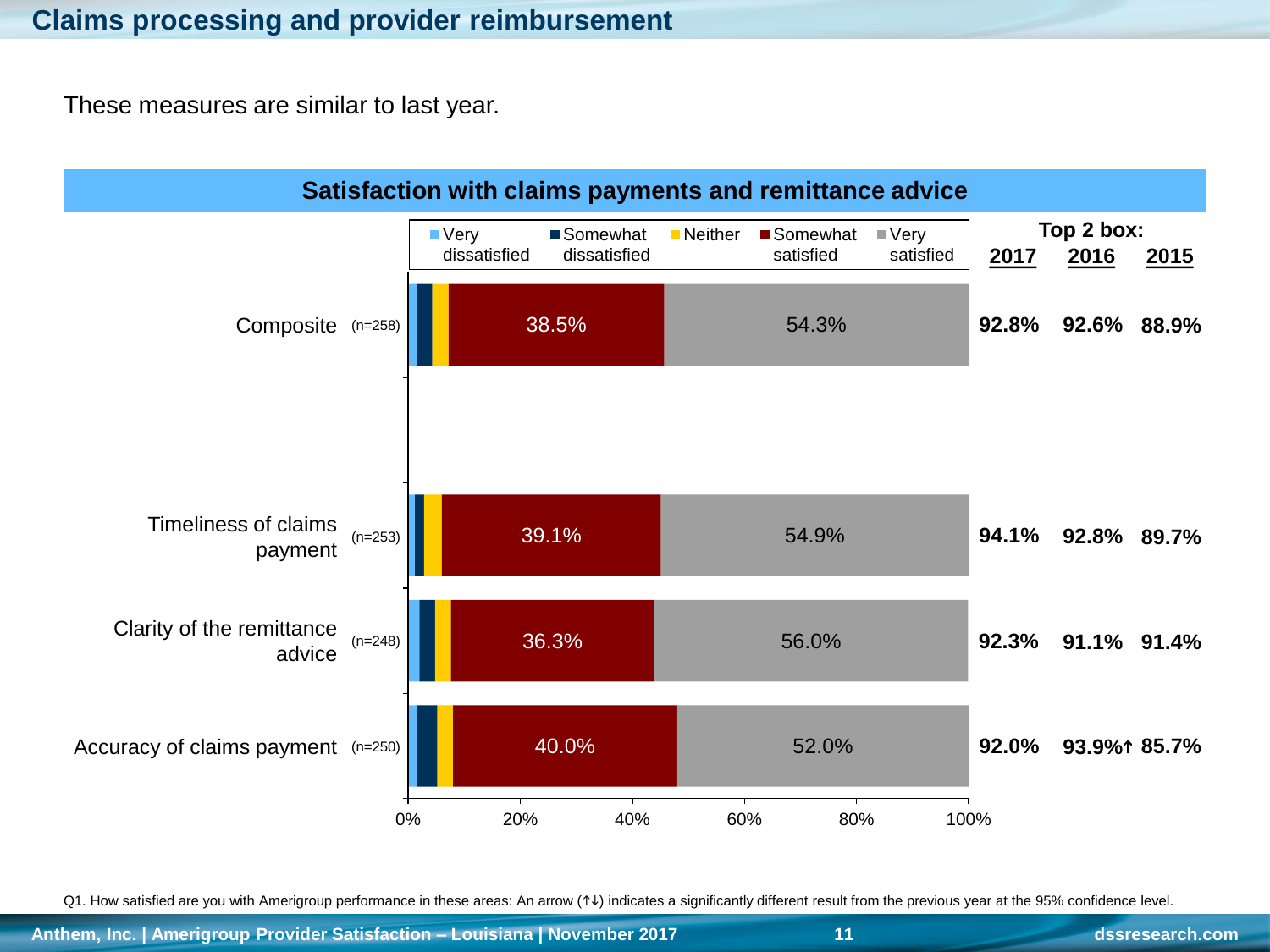Each of these measures decreased slightly, resulting in a slight decrease in the average.



Q2. Please rate your satisfaction with: An asterisk (\*) indicates a new item in 2016. An arrow (1) indicates a significantly different result from the previous year at the 95% confidence level.

**Anthem, Inc. | Amerigroup Provider Satisfaction – Louisiana | November 2017 12 dssresearch.com**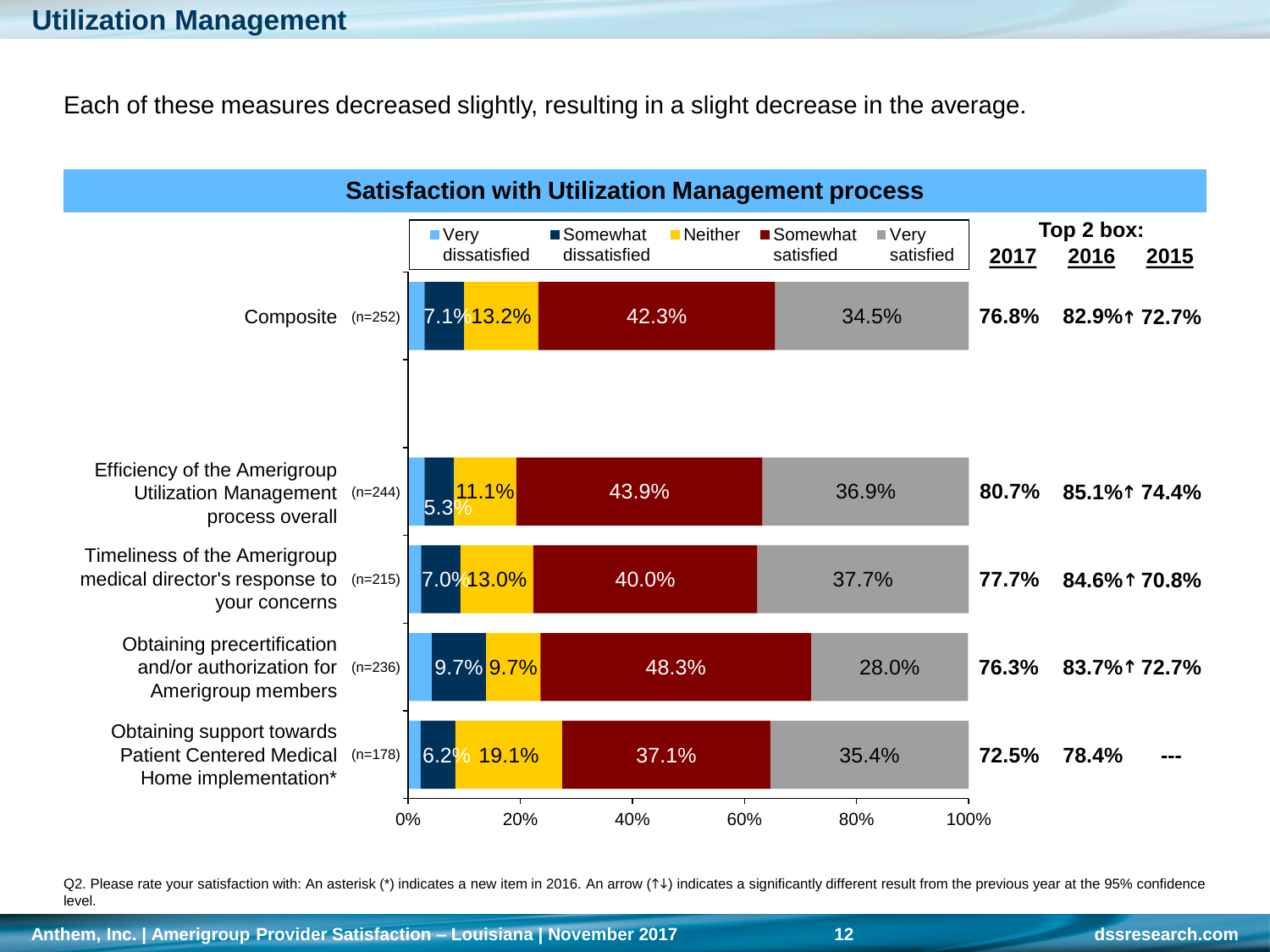#### **Quality Management**

After spiking last year, the rating of Amerigroup responsiveness during the appeals process decreased slightly, resulting in a slight decrease in the average.



Q3. Please rate your experience with Amerigroup: An arrow (1) indicates a significantly different result from the previous year at the 95% confidence level.

**Anthem, Inc. | Amerigroup Provider Satisfaction – Louisiana | November 2017 13 dssresearch.com**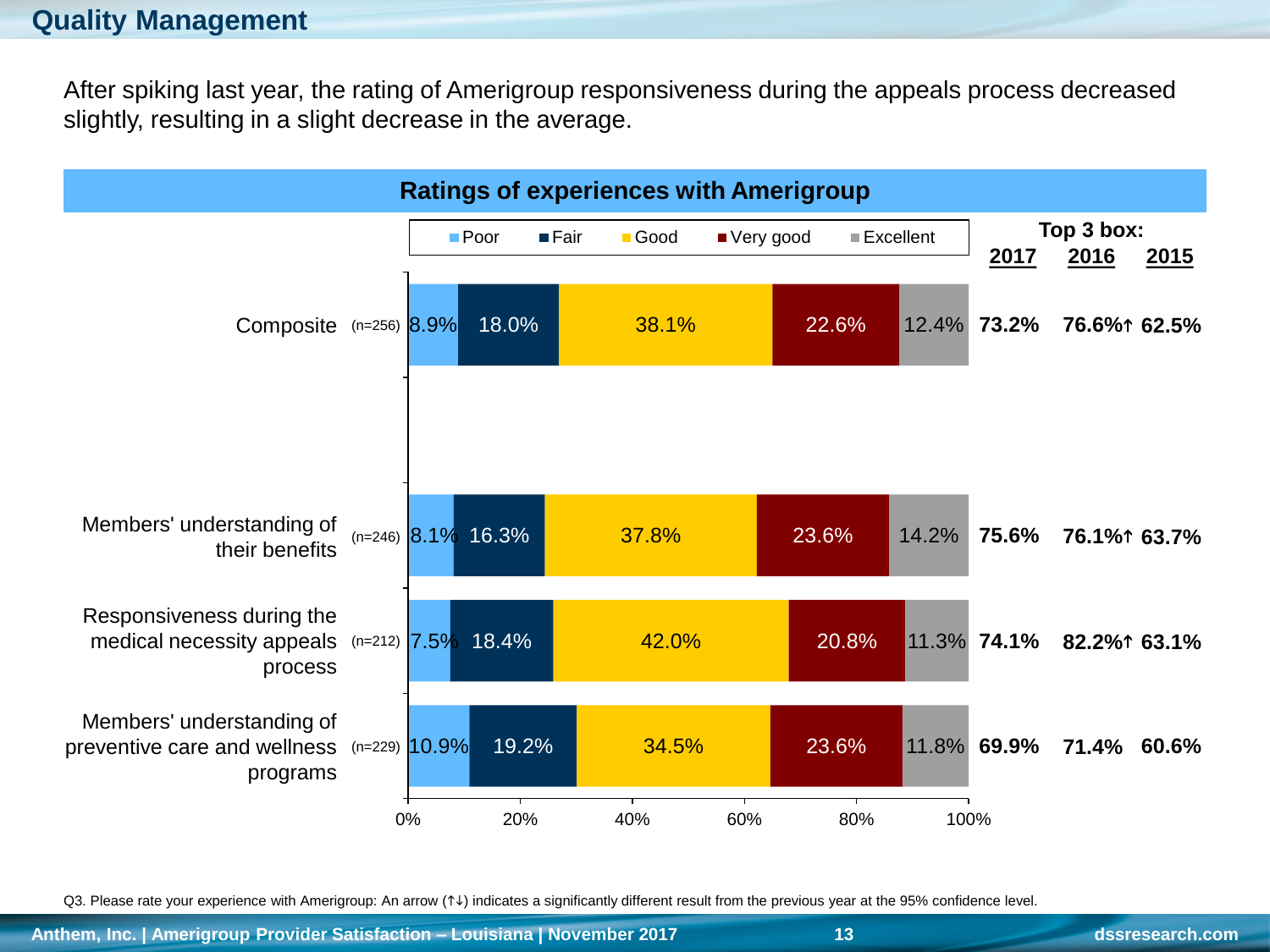The rating decreased slightly for the education provided by Amerigroup about how to maximize HEDIS performance.



HEDIS is a registered trademark of the National Committee for Quality Assurance.

 $QA$ . How would you describe the education provided to you by Amerigroup on data collection and reporting to maximize your HEDIS<sup>®</sup> performance? An arrow ( $\uparrow\downarrow$ ) indicates a significantly different result from the previous year at the 95% confidence level.

**Anthem, Inc. | Amerigroup Provider Satisfaction – Louisiana | November 2017 14 dssresearch.com**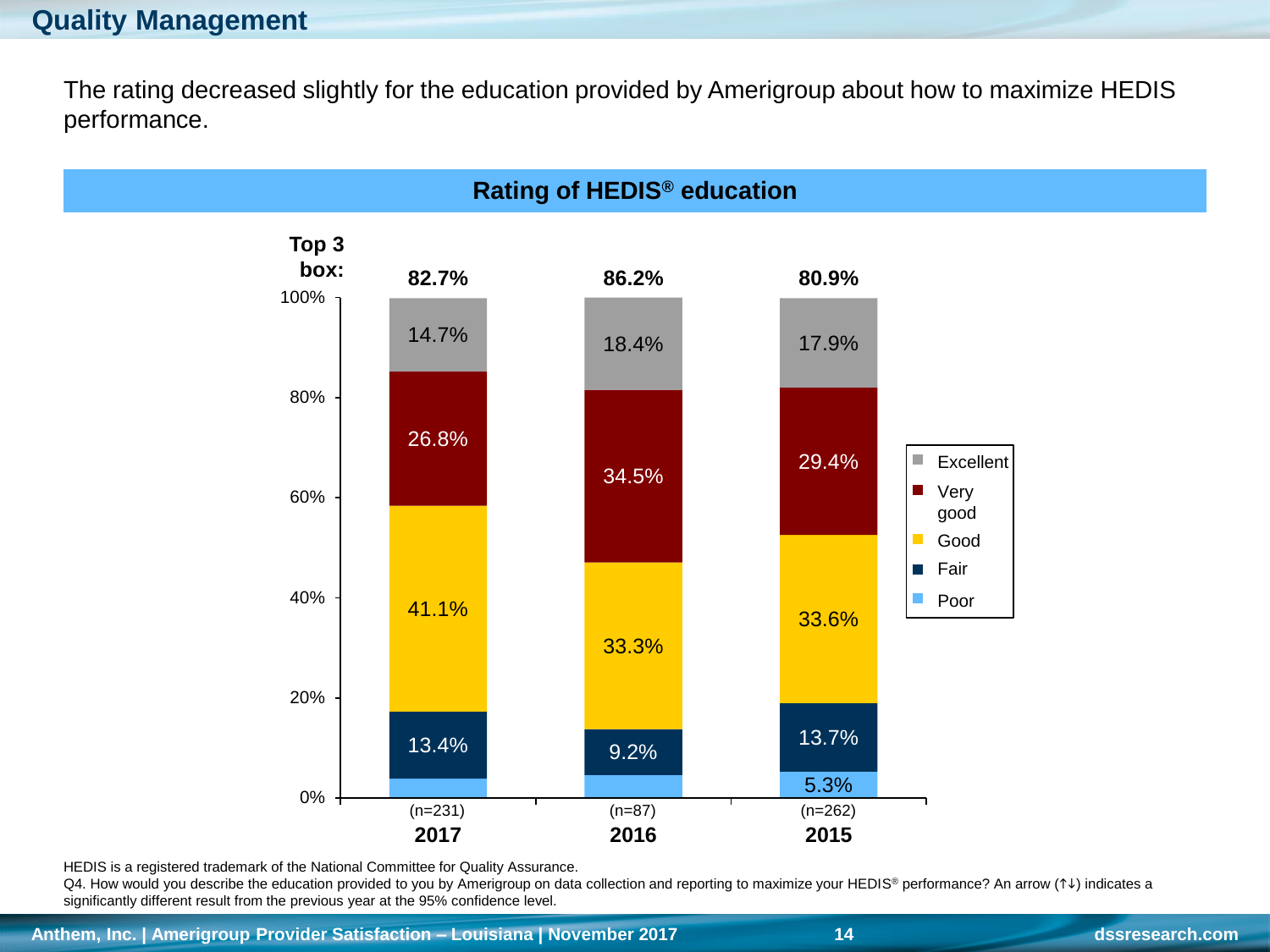#### **Quality Management**

Each of these measures decreased, two significantly so, resulting in a slight decrease in the average.



Q5. We have implemented several provider-focused improvement initiatives as part of our performance improvement projects. How beneficial are these interventions in helping you provide quality care? An asterisk (\*) indicates a new item in 2016. An arrow (1+) indicates a significantly different result from the previous year at the 95% confidence level.

**Anthem, Inc. | Amerigroup Provider Satisfaction – Louisiana | November 2017 15 dssresearch.com**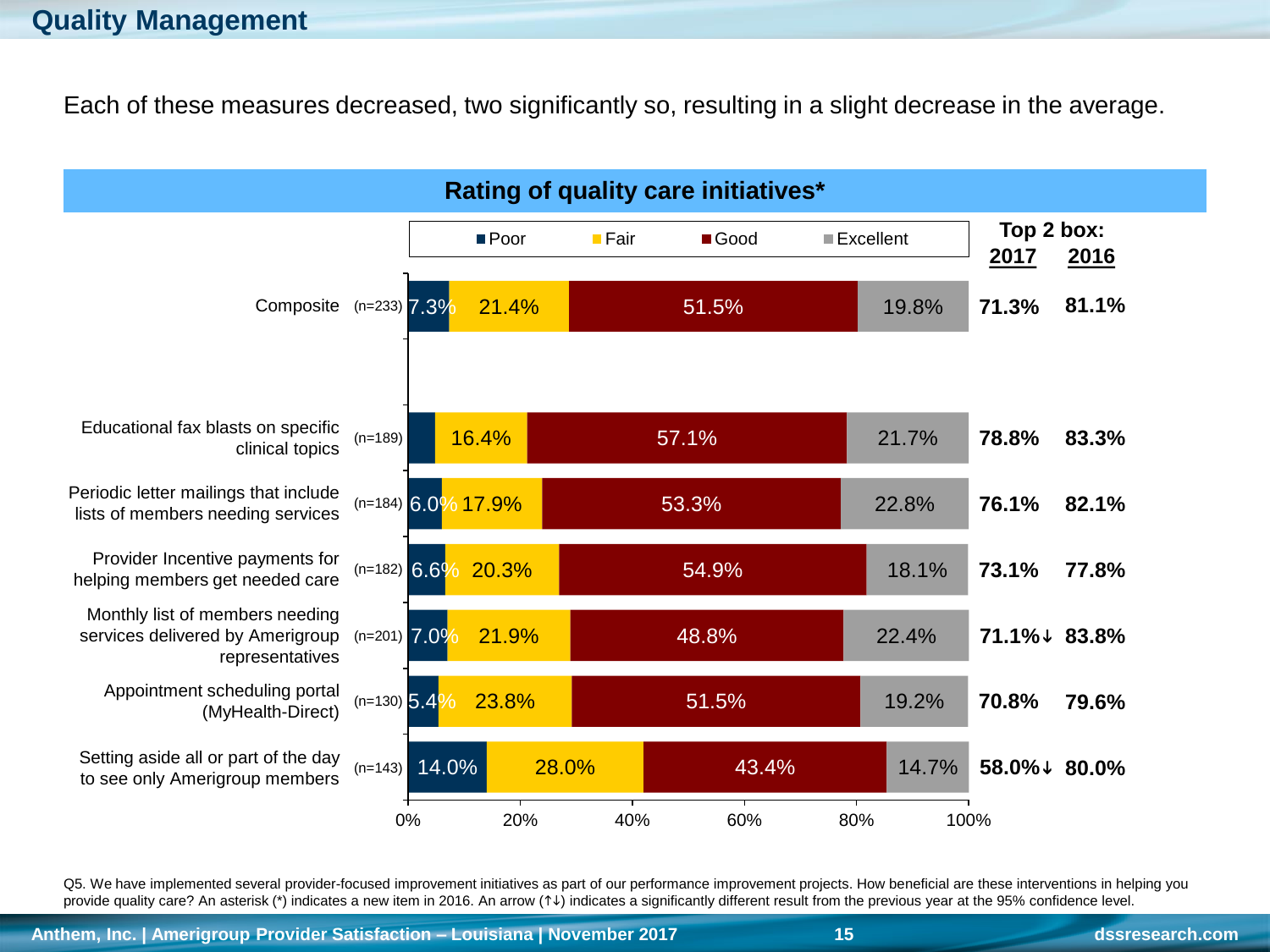## **Disease Management (DM)**

Enrollment and interest in information about most of these programs decreased, some significantly so. Most notably, both enrollment and interest in additional information regarding the obesity and asthma programs decreased significantly.

| Disease Management programs                                                                   |                  |            |                   |          |                                        |                   |                    |                   |
|-----------------------------------------------------------------------------------------------|------------------|------------|-------------------|----------|----------------------------------------|-------------------|--------------------|-------------------|
| Programs in which provider enrolled patients<br>Providers want more program information about |                  |            |                   |          |                                        |                   |                    |                   |
| 2015<br>$(n=248)$                                                                             | 2016<br>$(n=73)$ |            | 2017<br>$(n=220)$ |          |                                        | 2017<br>$(n=238)$ | 2016<br>$(n=85)$   | 2015<br>$(n=263)$ |
| 13.3%                                                                                         | 34.2%1           |            | 29.5%             |          | <b>Major depressive</b><br>disorder    | 39.1%             | 41.2%1             | 25.9%             |
| 29.8%                                                                                         | 47.9%1           |            | 28.6%↓            |          | <b>Diabetes</b>                        | 37.8%             | 49.4%              | 41.4%             |
| 24.2%                                                                                         | 41.1%1           |            | 25.9%↓            |          | <b>Hypertension</b>                    | 37.8%             | 44.7%              | 35.4%             |
| 21.8%                                                                                         | 41.1%1           |            | 25.9%↓            |          | <b>Obesity</b>                         | 41.2%↓            | 58.8% 1            | 39.2%             |
| 11.7%                                                                                         | 31.5%1           |            | 23.6%             |          | <b>Bipolar disorder</b>                | 31.5%             | 35.3%1             | 19.8%             |
| 23.8%                                                                                         | 49.3%1           |            | 22.7%↓            |          | <b>Asthma</b>                          | 30.7%↓            | 55.3%↑             | 37.3%             |
| 10.1%                                                                                         | 20.5%1           |            | 20.5%             |          | <b>Substance use</b><br>disorder (SUD) | 30.3%             | 30.6%              | 22.4%             |
| 17.7%                                                                                         | 28.8%            |            | 20.0%             |          | <b>COPD</b>                            | 26.1%             | 35.3%1             | 23.6%             |
| 12.9%                                                                                         | 21.9%            |            | 19.1%             |          | <b>CHF</b>                             | 21.0%             | 29.4%              | 19.4%             |
| 7.3%                                                                                          | 23.3%1           |            |                   | 15.9%    | Schizophrenia                          | 26.1%             | 29.4% 1            | 13.7%             |
| 8.1%                                                                                          | 26.0%1           |            |                   | $13.2\%$ | <b>HIV/AIDS</b>                        | 19.7%             | 28.2%              | 19.0%             |
| 10.1%                                                                                         | 20.5%1           |            |                   | 12.3%    | <b>CAD</b>                             | 20.6%             | 31.8%1             | 19.4%             |
| 55.6%                                                                                         | 37.0%↓           | 48.6%      |                   |          | <b>None</b>                            | 37.4%1            | $23.5%$ ↓          | 43.0%             |
|                                                                                               | 100%             | 80%<br>60% | 40%               | 20%      | 0%                                     | 20%<br>0%<br>40%  | 60%<br>80%<br>100% |                   |

Q6. In which program(s) did you enroll your patients? Q12. Please check the DM programs you would like more information about: An arrow (14) indicates a significantly different result from the previous year at the 95% confidence level.

**Anthem, Inc. | Amerigroup Provider Satisfaction – Louisiana | November 2017 16 dssresearch.com**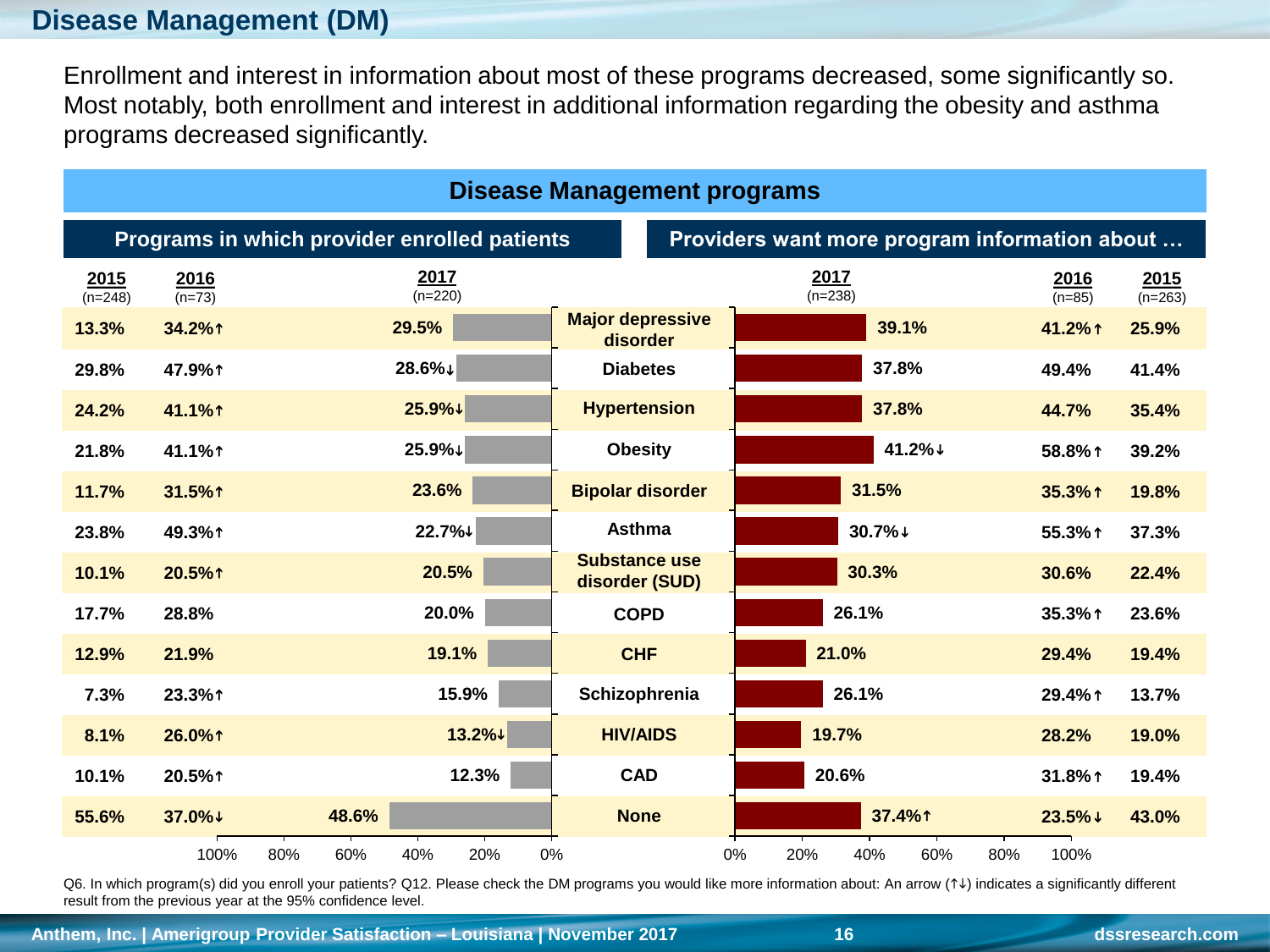On average, more than eight in 10 rated Amerigroup as excellent, very good or good compared to other Healthy Louisiana Managed Care Organizations.



Q8. Please rate Amerigroup in the following service areas when compared to your experience with other Healthy Louisiana MCOs you work with: A double asterisk (\*\*) indicates a new item in 2017.

**Anthem, Inc. | Amerigroup Provider Satisfaction – Louisiana | November 2017 17 dssresearch.com**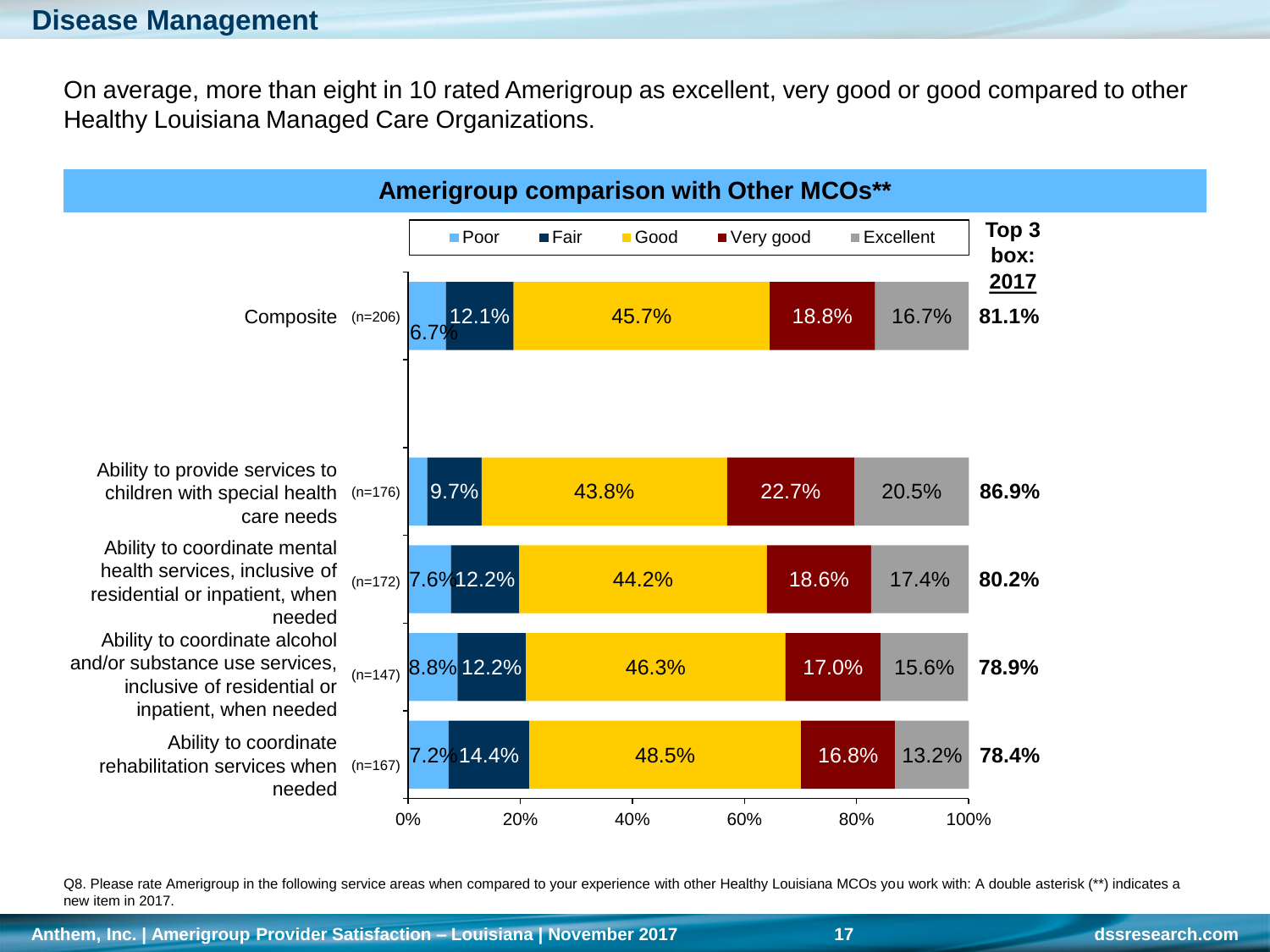The percentage who indicated that patient quality of life has improved since enrolling in an Amerigroup DM program increased slightly and is on an upward trend.



Q11. Do you perceive disease management programs as having a positive or negative impact on a patient's health status relative to their condition? Q9. In general, since enrollment in the Amerigroup DM program(s), has patient quality of life ... An arrow ( $\uparrow\downarrow$ ) indicates a significantly different result from the previous year at the 95% confidence level.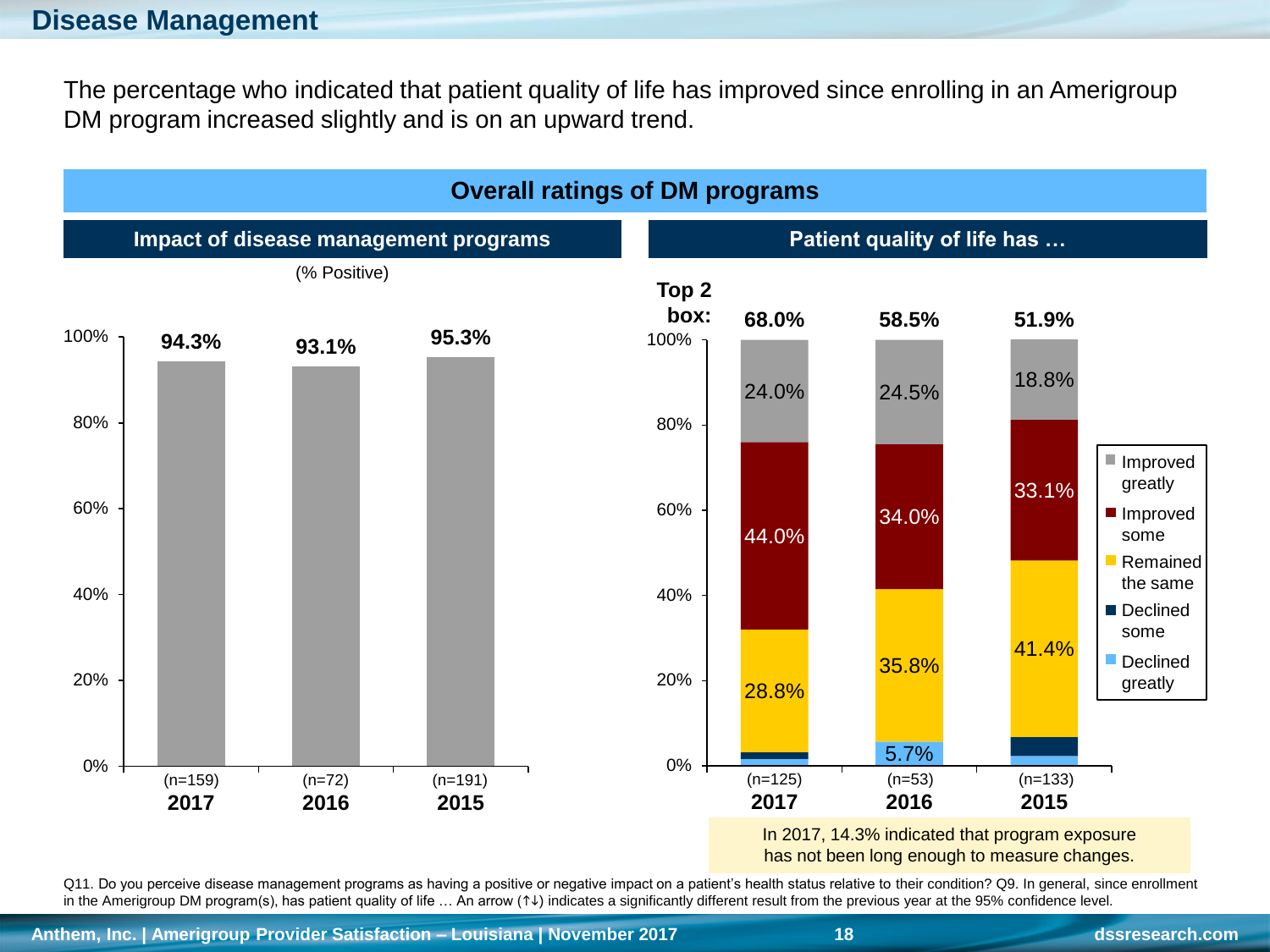More than one-third indicated that their patients are using more services as a result of participation in a DM program. Recommendation of the programs increased slightly and is on an upward trend.

![](_page_18_Figure_2.jpeg)

Q10. Are patients using more or less of services as a result of participation in a DM program? Q13. Would you recommend the Amerigroup DM program(s) to other providers? A double asterisk (\*\*) indicates a new item in 2017. An arrow  $(1\downarrow)$  indicates a significantly different result from the previous year at the 95% confidence level.

**Anthem, Inc. | Amerigroup Provider Satisfaction – Louisiana | November 2017 19 dssresearch.com**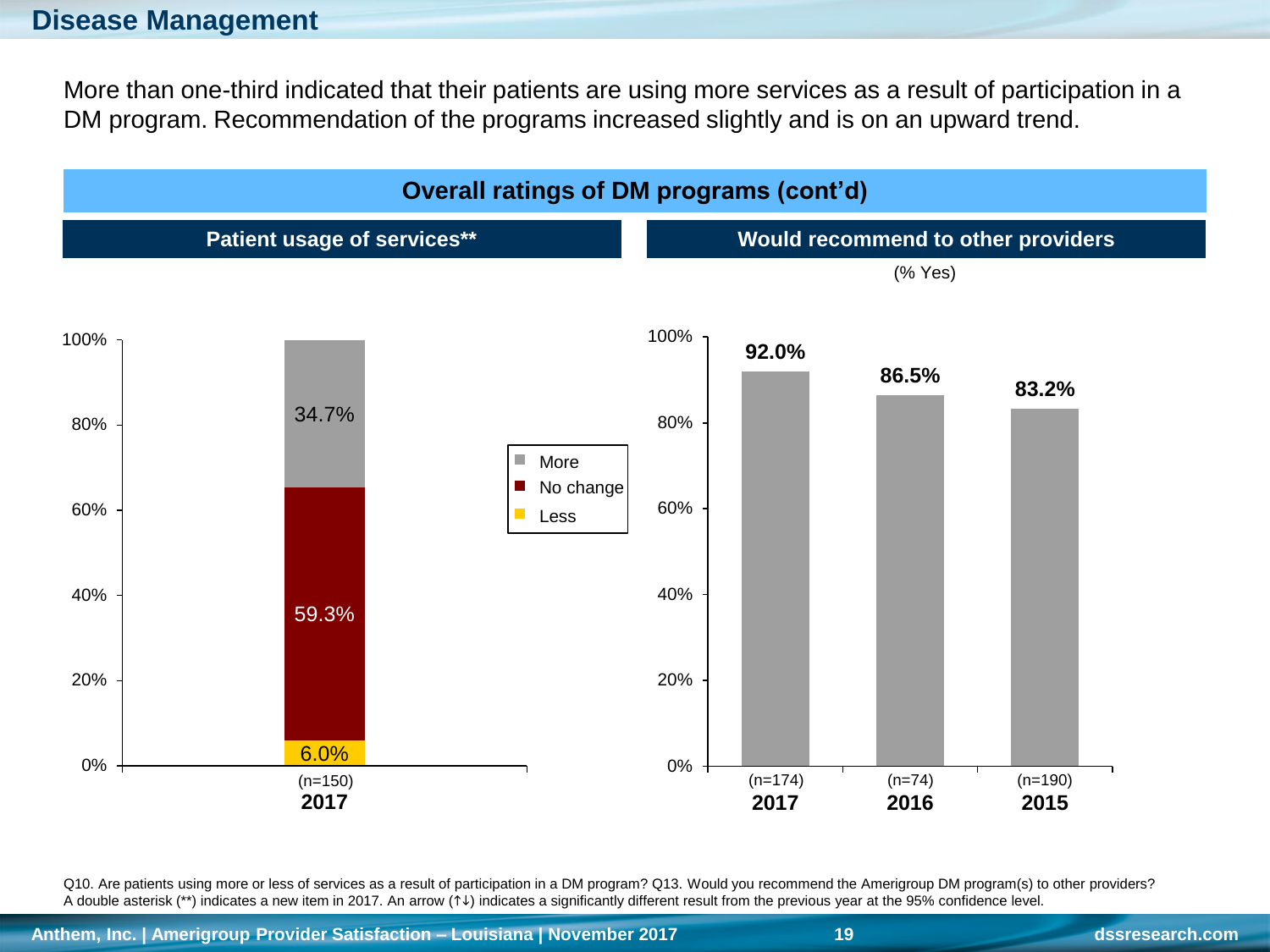Satisfaction with the helpfulness of staff providing DM services increased slightly. This increase, along with similar changes in other measures related to the DM programs (shown on the following page), resulted in a slight increase in the average.

![](_page_19_Figure_2.jpeg)

Q7. Please rate your experience with: An arrow (1) indicates a significantly different result from the previous year at the 95% confidence level.

**Anthem, Inc. | Amerigroup Provider Satisfaction – Louisiana | November 2017 20 dssresearch.com**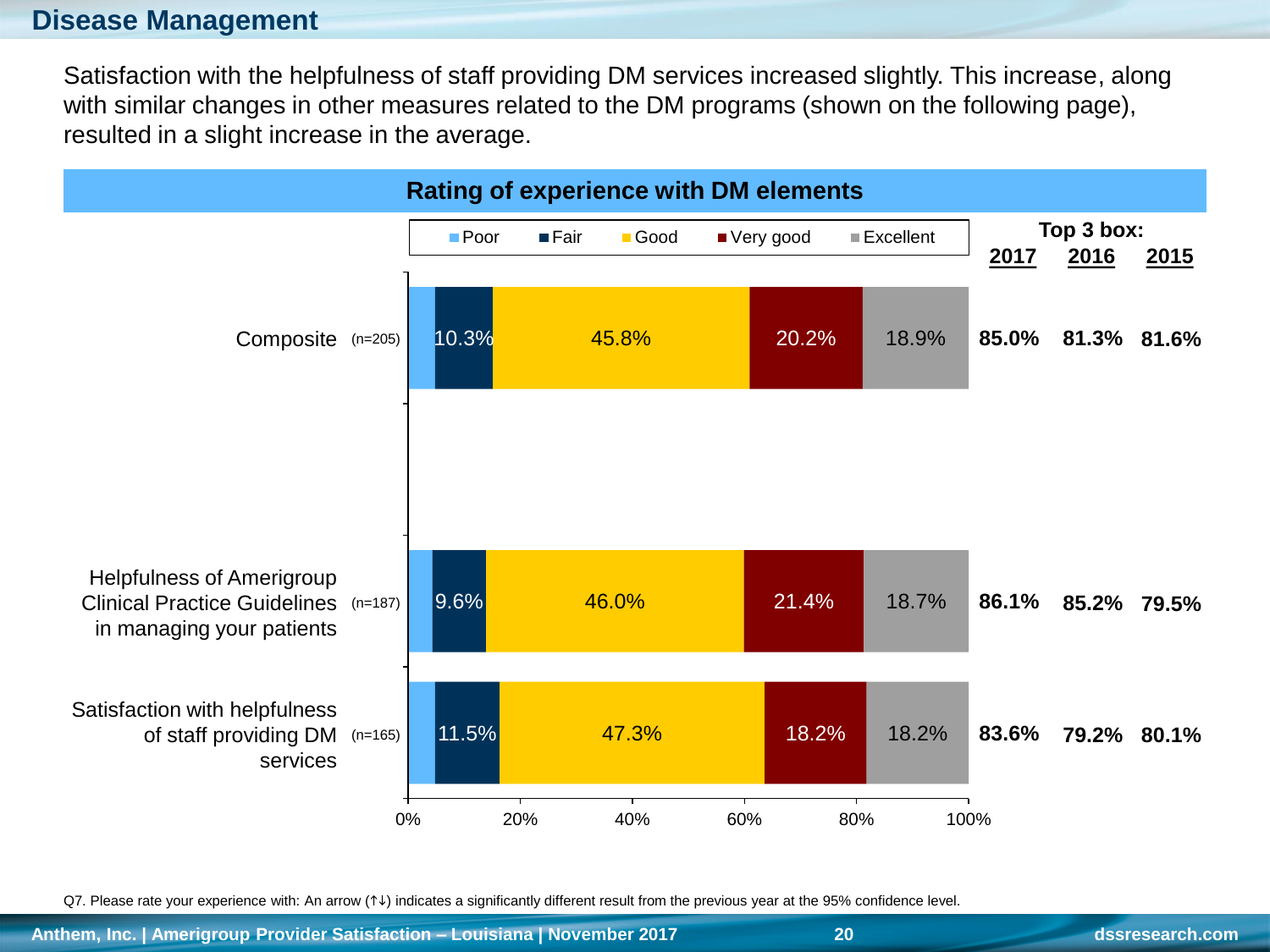Most of these measures increased slightly.

![](_page_20_Figure_2.jpeg)

Q7. Please rate your experience with: An arrow (1) indicates a significantly different result from the previous year at the 95% confidence level.

**Anthem, Inc. | Amerigroup Provider Satisfaction – Louisiana | November 2017 21 dssresearch.com**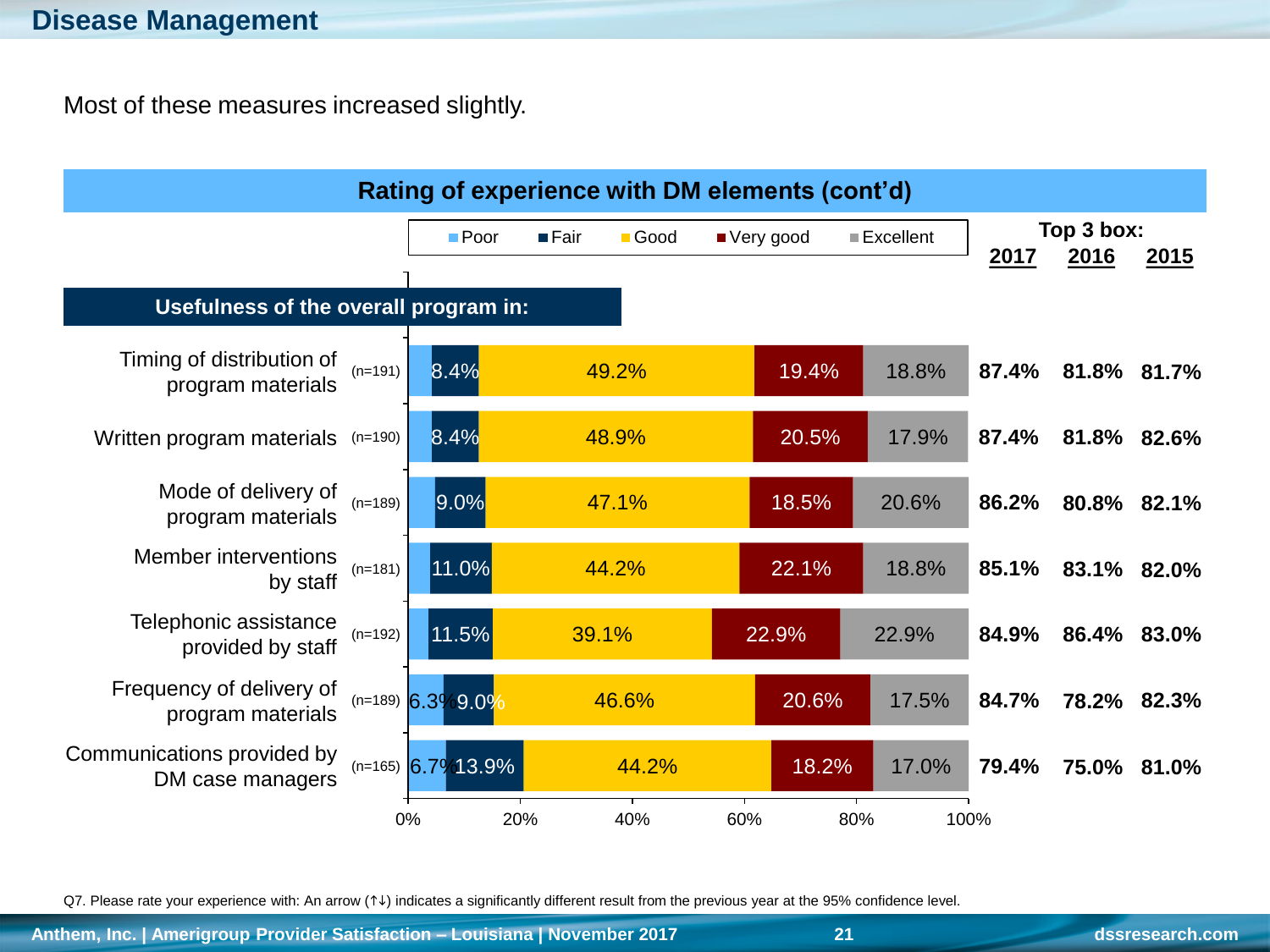On average, roughly seven in 10 are satisfied with the cultural competency information and training they have received.

![](_page_21_Figure_2.jpeg)

Q14. How satisfied were you with the following: A double asterisk (\*\*) indicates a new item in 2017.

**Anthem, Inc. | Amerigroup Provider Satisfaction – Louisiana | November 2017 22 dssresearch.com**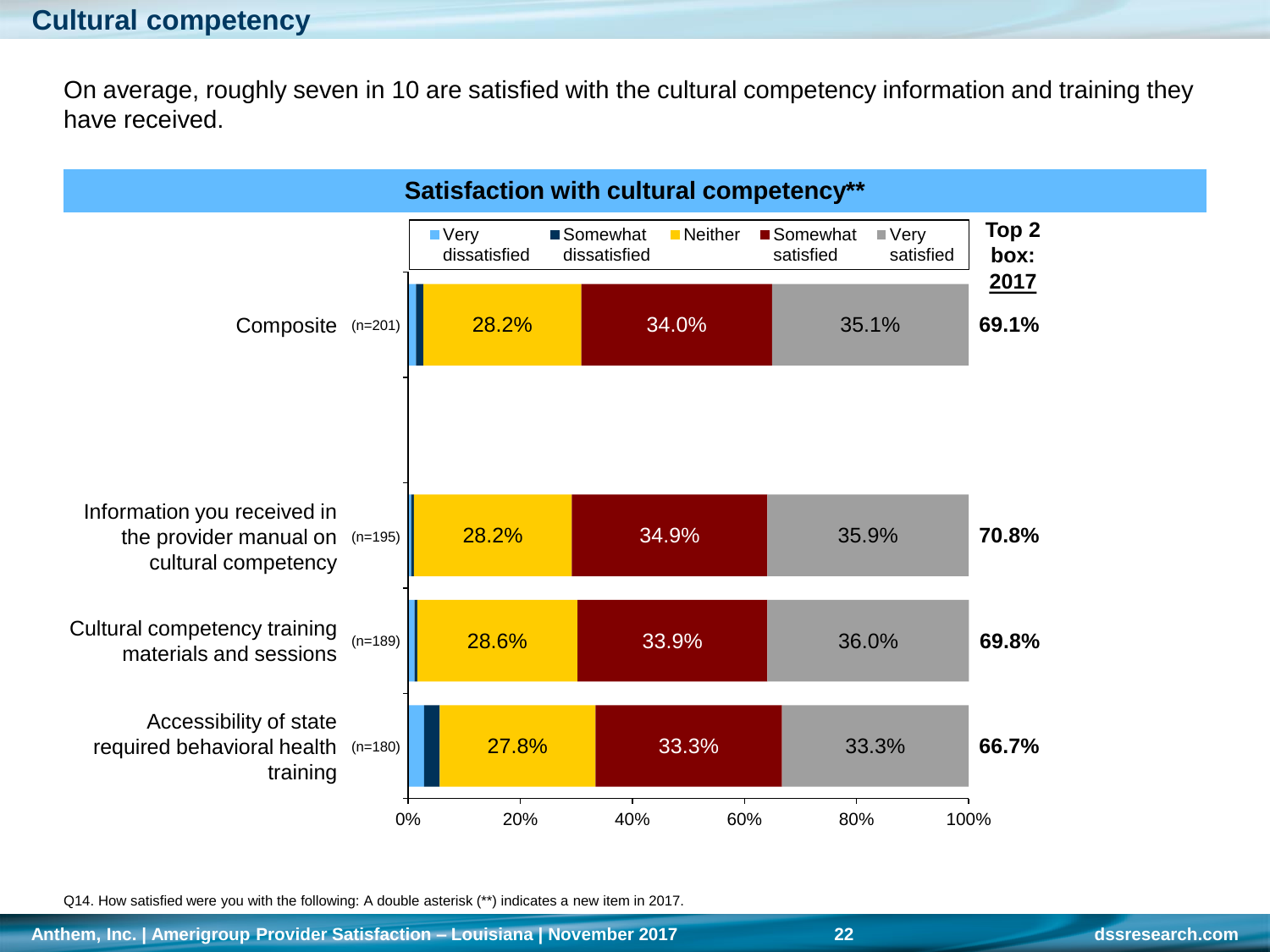#### **Cultural competency**

The percentage of staff who have participated in cultural competency training within the last year is stable.

#### **Staff who participated in cultural competency training\***

(Average percentage)

![](_page_22_Figure_4.jpeg)

Q19. Within the last year, what percentage of office practice staff (administrative, clerical, and clinical) has participated in any type of cultural competency training? An asterisk (\*) indicates a new item in 2016. An arrow (14) indicates a significantly different result from the previous year at the 95% confidence level.

**Anthem, Inc. | Amerigroup Provider Satisfaction – Louisiana | November 2017 23 dssresearch.com**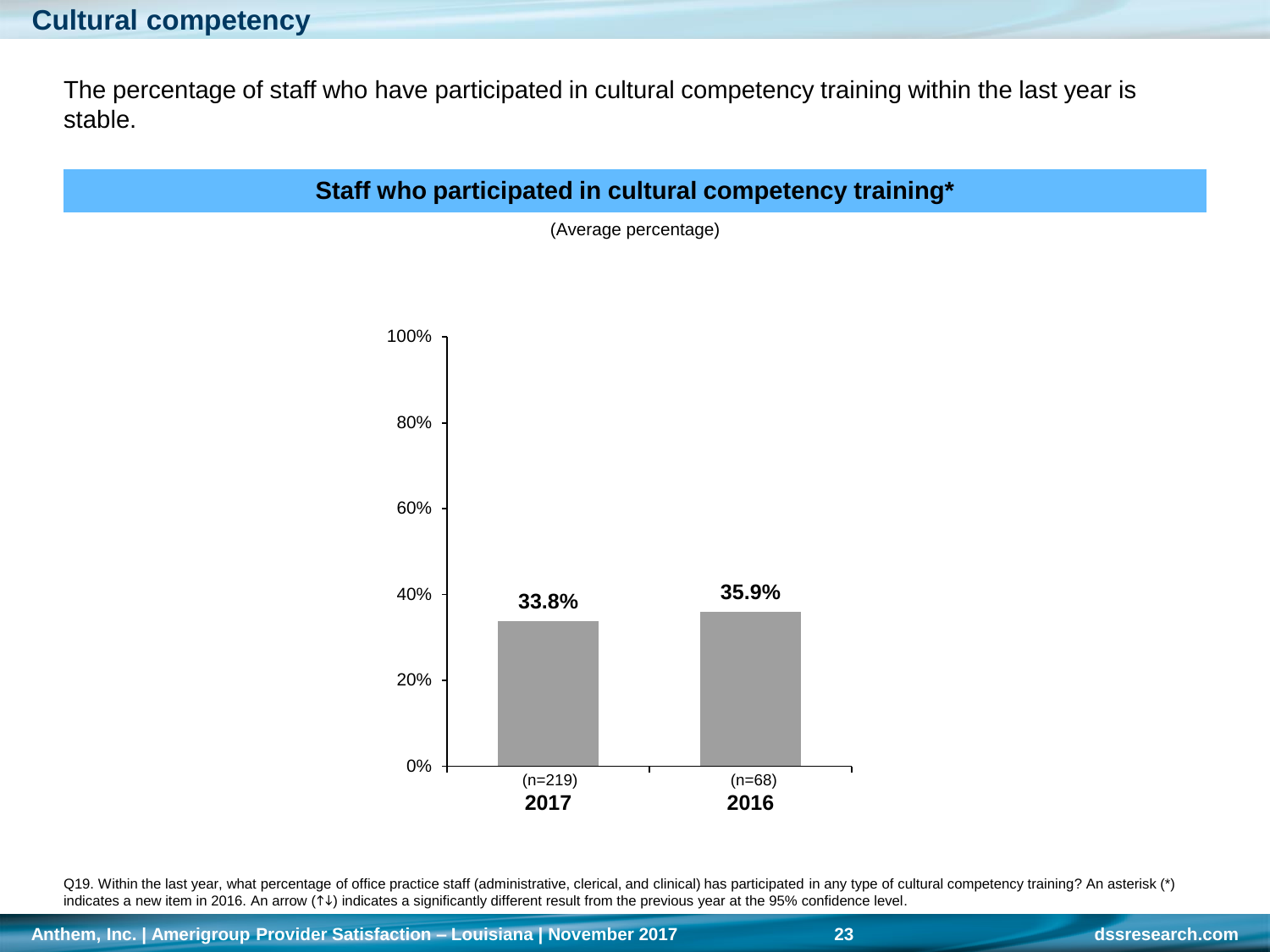#### **Language**

Most are aware that Amerigroup offers language assistance/telephone interpreter services, but few have used this service. Among those who have, all are satisfied with it.

![](_page_23_Figure_2.jpeg)

Q15. Are you aware that Amerigroup offers a language assistance/telephone interpreter service to you when caring for our members? Q16. Have you used this service? Q17. How satisfied are you with the Amerigroup language assistance service? A double asterisk (\*\*) indicates a new item in 2017. A caret (^) indicates a base size smaller than 20. Interpret results with caution.

**Anthem, Inc. | Amerigroup Provider Satisfaction – Louisiana | November 2017 24 dssresearch.com**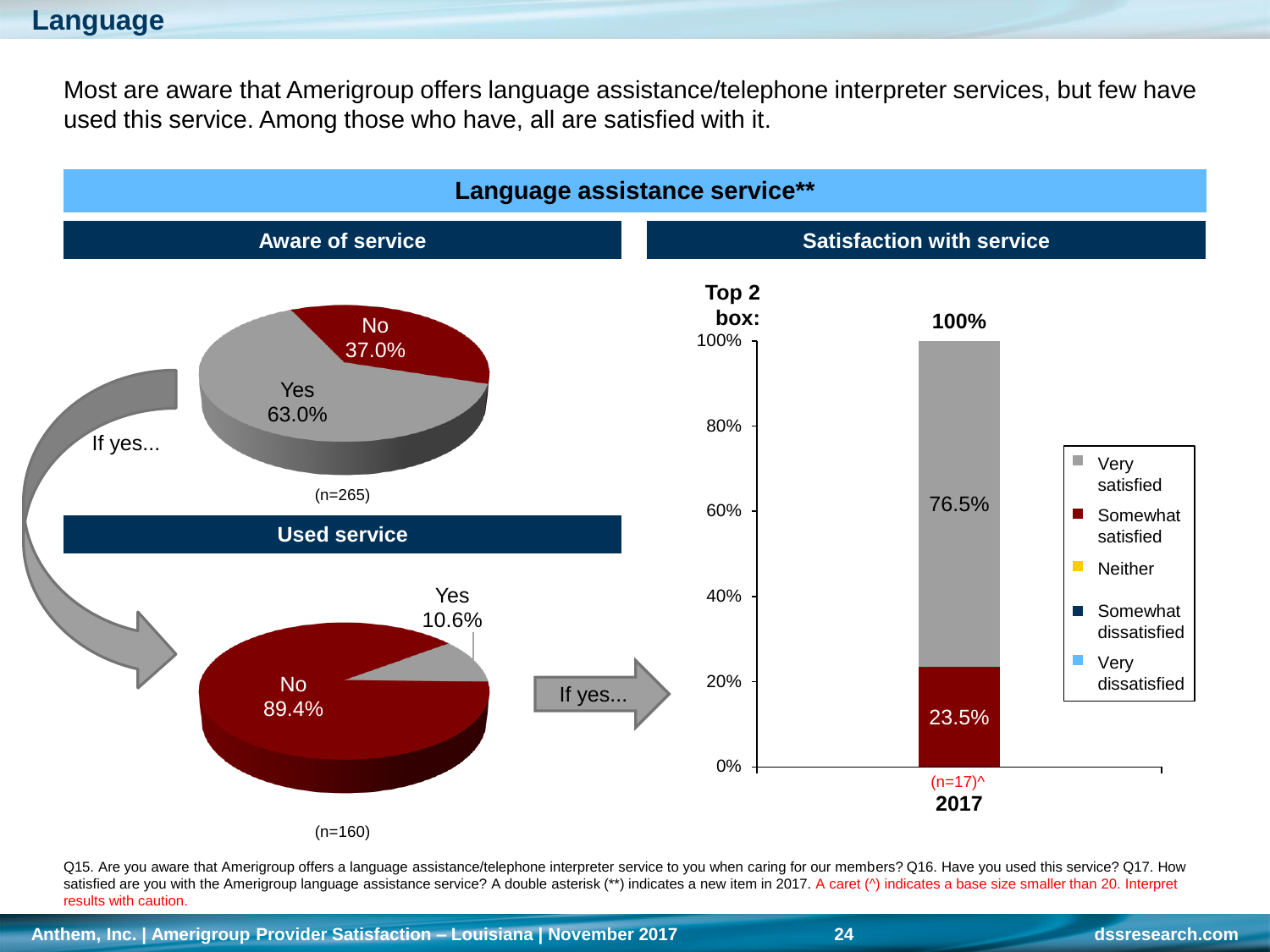#### **Local health plan provider services**

After spiking last year, satisfaction with the information received in the provider manual decreased slightly. Additionally, satisfaction with the quality of educational information also decreased slightly. These shifts resulted in a slight decrease in the average.

![](_page_24_Figure_2.jpeg)

Q18. How satisfied were you with the following: An asterisk (\*) indicates a new item in 2016. An arrow  $(1\downarrow)$  indicates a significantly different result from the previous year at the 95% confidence level.

**Anthem, Inc. | Amerigroup Provider Satisfaction – Louisiana | November 2017 25 dssresearch.com**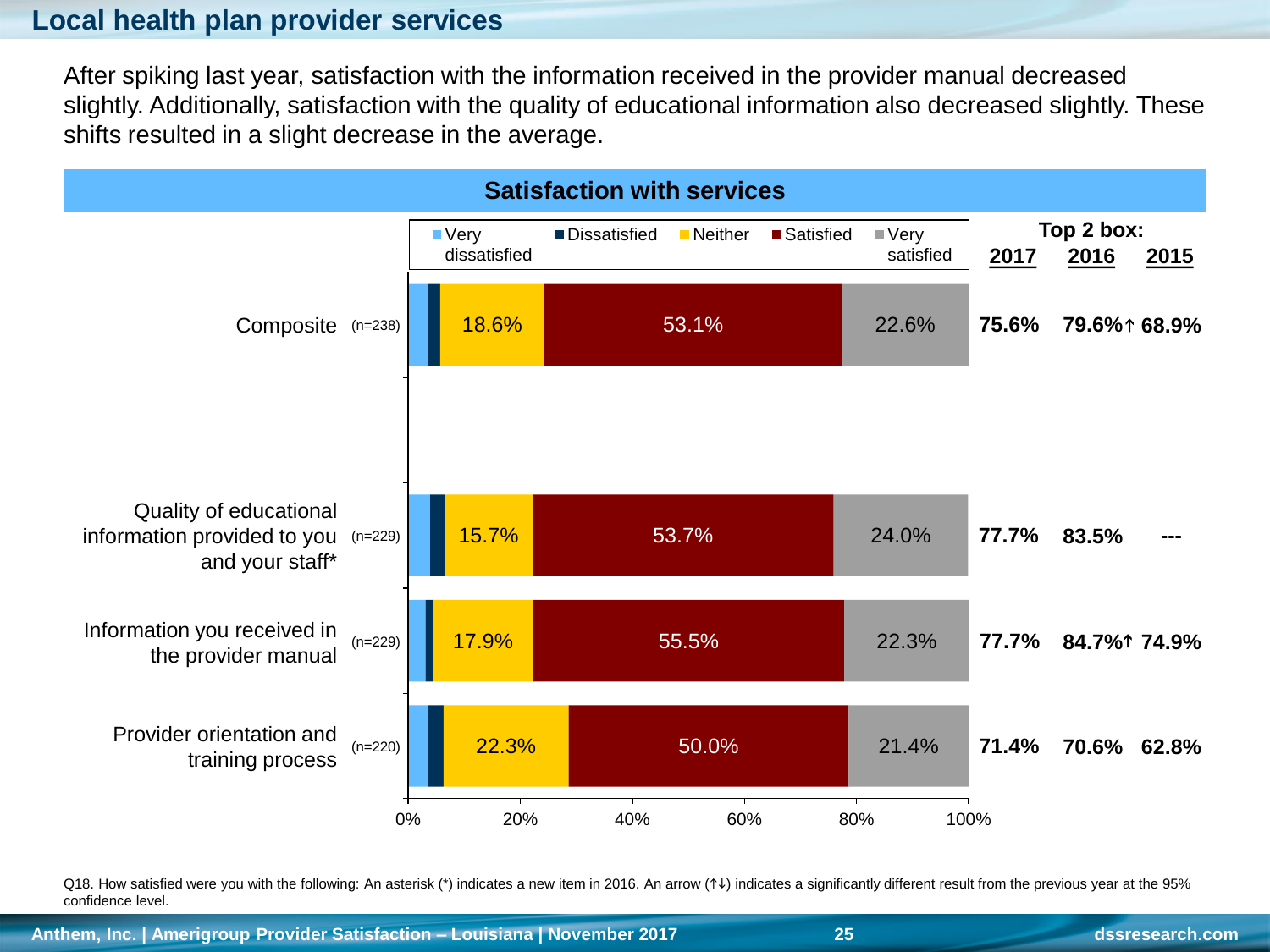The ratings of the provider newsletters and general provider communications increased slightly, resulting in a slight increase in the average.

![](_page_25_Figure_2.jpeg)

Q20. Please rate the quality and effectiveness of the following Amerigroup materials: An arrow (1) indicates a significantly different result from the previous year at the 95% confidence level.

**Anthem, Inc. | Amerigroup Provider Satisfaction – Louisiana | November 2017 26 dssresearch.com**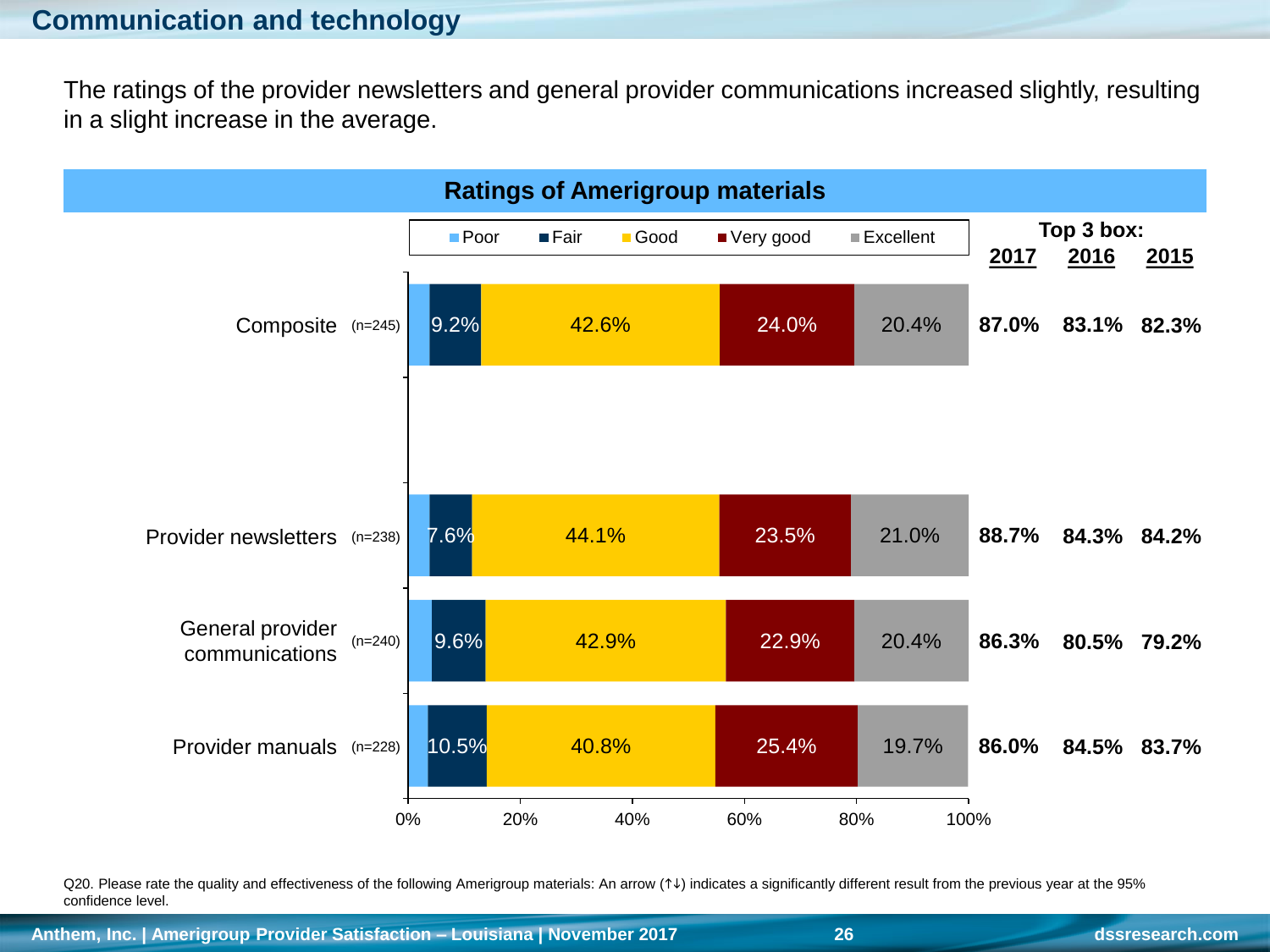## **Communication and technology**

Among those who would like to be contacted by a health plan representative, participation in a Quality Incentive Program and the importance of HEDIS measures remain the most common topics that providers would like to discuss.

| Information providers want to discuss<br>(All mentions) | 2017      | 2016      | 2015      |
|---------------------------------------------------------|-----------|-----------|-----------|
| Base:                                                   | $(n=111)$ | $(n=48)$  | $(n=101)$ |
| Participation in a Quality Incentive Program            | 72.1%     | 77.1%1    | 59.4%     |
| Why HEDIS measures are important                        | 43.2%     | 45.8%     | 38.6%     |
| Innovative programs my practice employs                 | 38.7%     | 37.5%     | 28.7%     |
| Initiation of electronic claims processing              | 32.4%     | 37.5%     | 31.7%     |
| Providing after-hours care in my practice               | 26.1%     | 31.3%     | 25.7%     |
| <b>Customer service/Provider Rep issues</b>             | 1.8%      | $0.0\% +$ | 4.0%      |
| Coverage/eligibility                                    | 1.8%      | 0.0%      | 2.0%      |
| Need program information                                | 1.8%      | 2.1%      | 0.0%      |
| Enrollment/credentialing/contracts                      | 1.8%      | 2.1%      | 0.0%      |
| Coordination of care                                    | 0.9%      | 2.1%      | 0.0%      |
| Administrative (address changes, etc.)                  | 0.9%      | 0.0%      | 0.0%      |
| Referral/authorization issues                           | 0.9%      | $0.0\% +$ | 4.0%      |
| <b>Network mentions</b>                                 | 0.9%      | 2.1%      | 1.0%      |
| Other issues                                            | 0.9%      | 0.0%      | 1.0%      |
| No need for contact/none/nothing/N/A                    | $9.9%$ 1  | $2.1\% +$ | 12.9%     |

Q32. I would like to be contacted by a health plan representative to discuss: An arrow (1) indicates a significantly different result from the previous year at the 95% confidence level.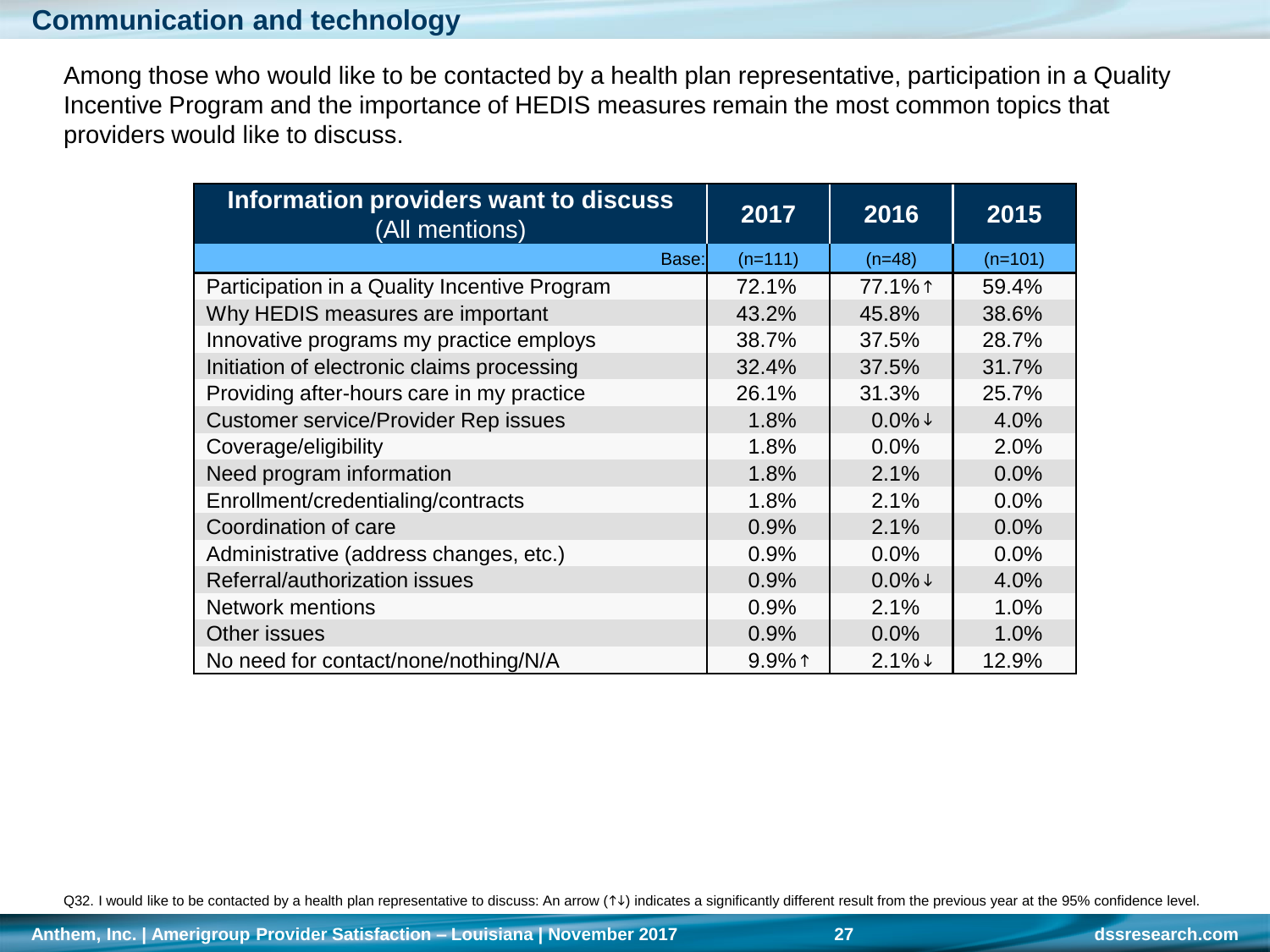## **Continuity and coordination of care**

The percentage who rated Amerigroup better than other Medicaid/Medicare Advantage plans increased slightly.

![](_page_27_Figure_2.jpeg)

Q23. Please rate your experience with the quality of case management services regarding continuity and coordination of care. Q24. How does the Amerigroup continuity and coordination of care compare to other Medicaid/Medicare Advantage plans? An arrow (1) indicates a significantly different result from the previous year at the 95% confidence level.

**Anthem, Inc. | Amerigroup Provider Satisfaction – Louisiana | November 2017 28 dssresearch.com**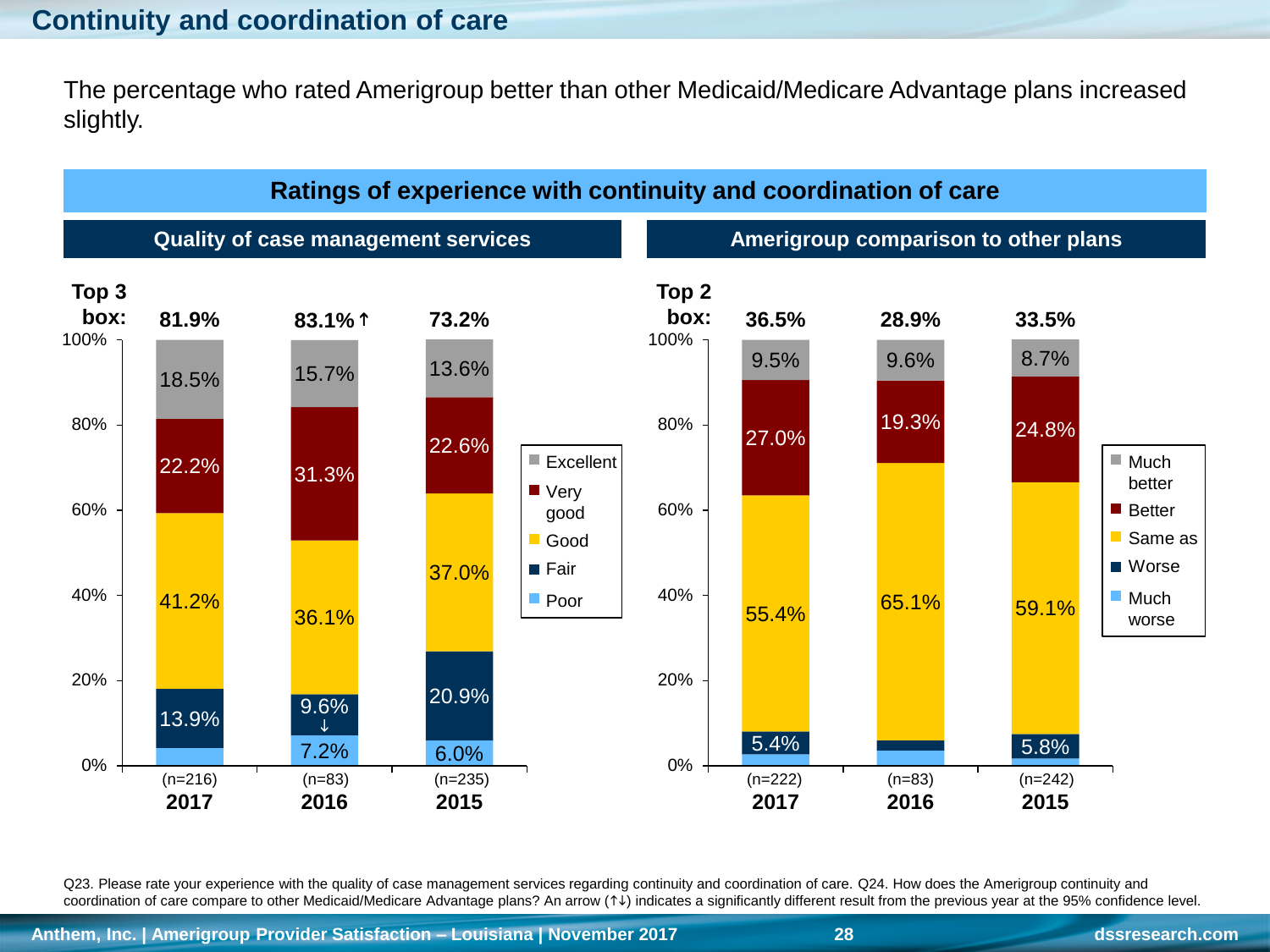## **Continuity and coordination of care**

Each of these measures increased, although none significantly so, resulting in an slight increase in the average.

![](_page_28_Figure_2.jpeg)

Q22. Please rate your experience with Amerigroup in the following dimensions of information exchange for the coordination of medical and behavioral health care: An arrow  $(1\downarrow)$ indicates a significantly different result from the previous year at the 95% confidence level.

**Anthem, Inc. | Amerigroup Provider Satisfaction – Louisiana | November 2017 29 dssresearch.com**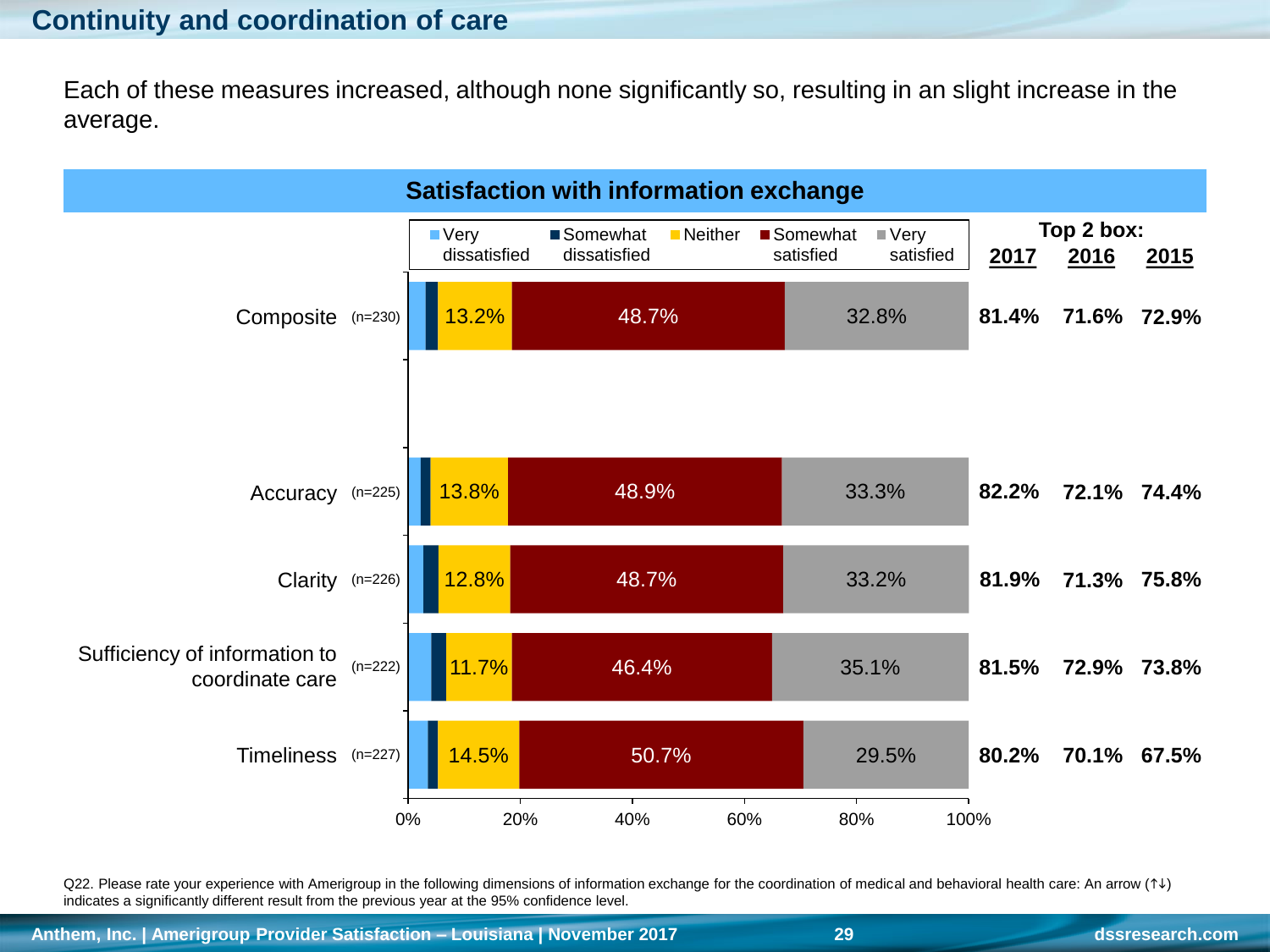Communications from most of these sources decreased, two significantly so.

![](_page_29_Figure_2.jpeg)

Q21. How often do you receive verbal and/or written communication from other practitioners and providers regarding your patients? An arrow (1+) indicates a significantly different result from the previous year at the 95% confidence level.

**Anthem, Inc. | Amerigroup Provider Satisfaction – Louisiana | November 2017 30 dssresearch.com**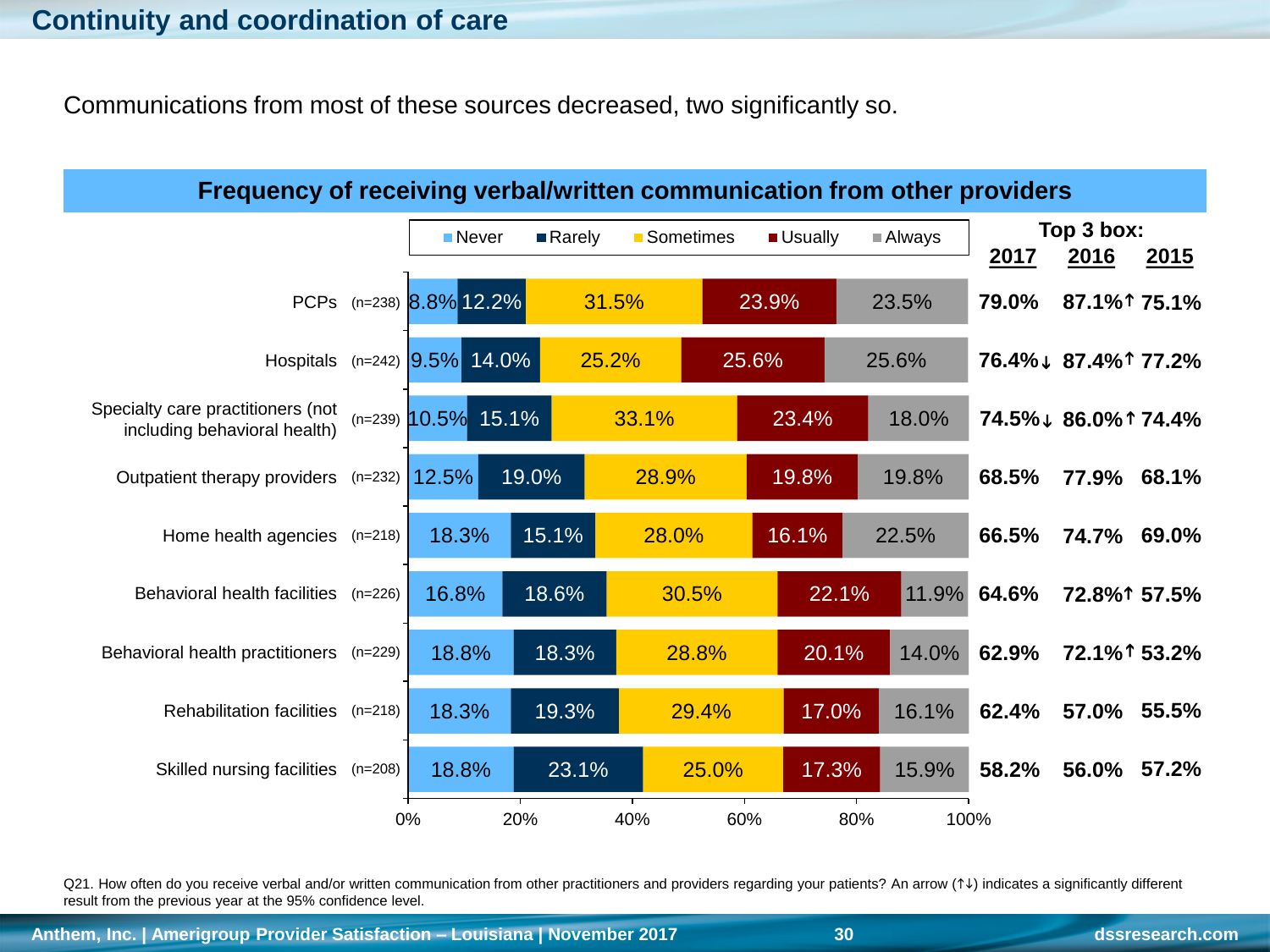## **Continuity and coordination of care**

A significantly lower percentage of behavioral health providers than in 2016 indicated that they typically initiate contact with a new patient's PCP in order to coordinate care. However, the 2016 sample size was small and results should be interpreted with caution.

![](_page_30_Figure_2.jpeg)

Q25. When you are informed by an Amerigroup member that he or she is actively receiving services from a behavioral health provider, how often do you contact that provider to coordinate care? Q26. When you receive an Amerigroup member as a new patient, how often do you contact the member's PCP to coordinate care? An arrow (1) indicates a significantly different result from the previous year at the 95% confidence level. A caret ( $\land$ ) indicates a base size smaller than 20. Interpret results with caution

**Anthem, Inc. | Amerigroup Provider Satisfaction – Louisiana | November 2017 31 dssresearch.com**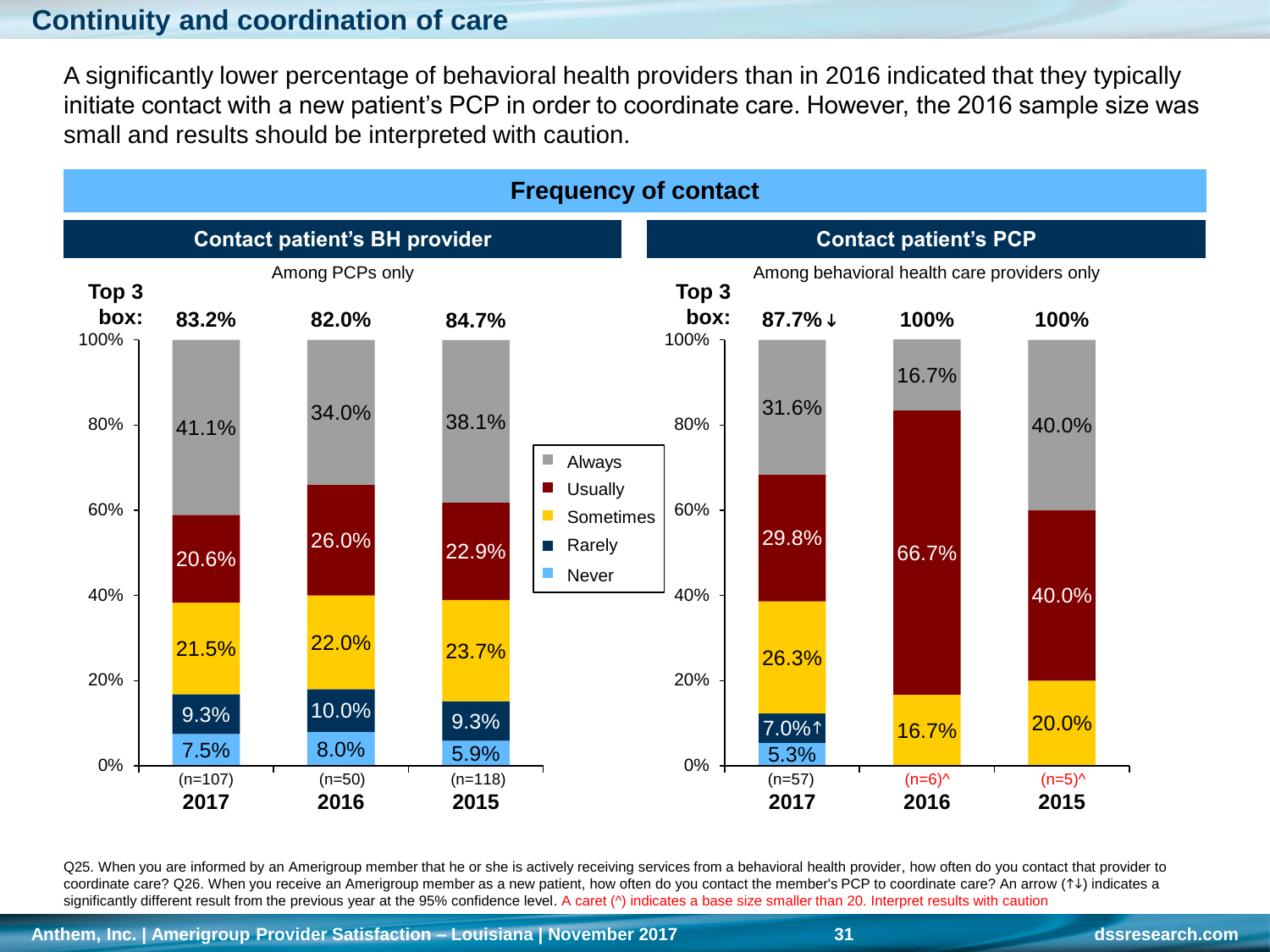## **Continuity and coordination of care**

Most are satisfied with the accuracy, timeliness and sufficiency of information to coordinate behavioral health care.

![](_page_31_Figure_2.jpeg)

Q28. Please rate your experience with Amerigroup coordination of behavioral health care services in the following domains: A double asterisk (\*\*) indicates a new item in 2017.

**Anthem, Inc. | Amerigroup Provider Satisfaction – Louisiana | November 2017 32 dssresearch.com**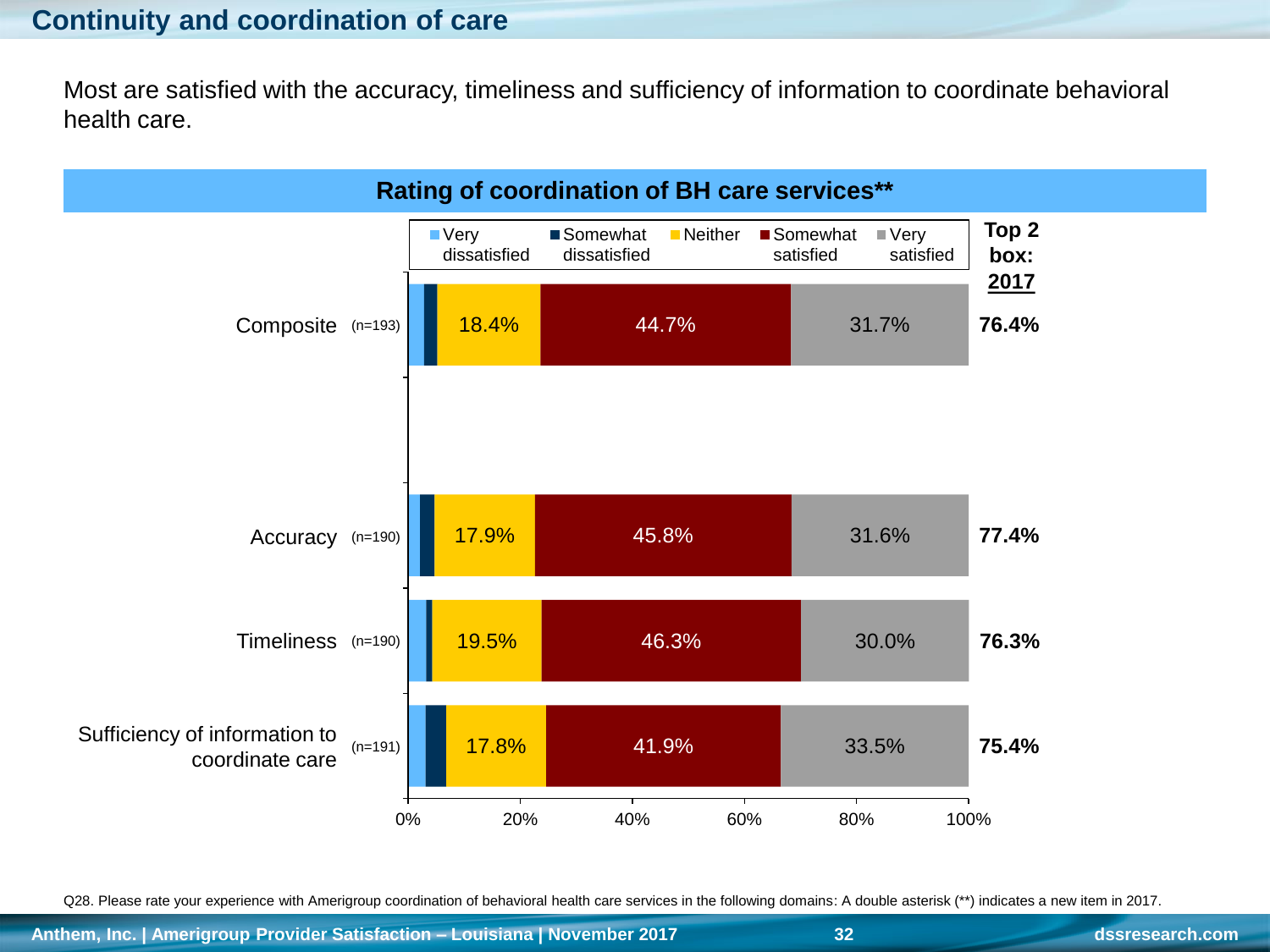## **Respondent profile**

| Individual completing survey          | 2017      | 2016      | 2015      |
|---------------------------------------|-----------|-----------|-----------|
| Base:                                 | $(n=264)$ | $(n=90)$  | $(n=276)$ |
| Office manager                        | 53.8%     | 57.8%     | 47.8%     |
| Behavioral health practitioner        | 11.0%1    | 1.1%      | 1.4%      |
| Physician (PCP)                       | $6.8\% +$ | 15.6%     | 12.7%     |
| Physician (Specialist)                | $3.4\%$ ↑ | $0.0\% +$ | 6.2%      |
| Physician (OB/GYN)                    | 0.8%      | $0.0\% +$ | 1.4%      |
| <b>Skilled Nursing Facility (SNF)</b> | 0.0%      | 1.1%      | 0.0%      |
| Other staff                           | 24.2%     | 24.4%     | 30.4%     |
| <b>Provider type</b>                  |           |           |           |
| Base:                                 | $(n=272)$ | $(n=93)$  | $(n=297)$ |
| BH                                    | 21.7%1    | $8.6\%$ ↑ | 2.4%      |
| <b>OB/GYN</b>                         | 7.4%      | 9.7%      | 10.8%     |
| <b>PCP</b>                            | 46.0%↓    | 63.4%1    | 49.5%     |
| Specialist                            | 25.0%     | 18.3%↓    | 37.4%     |
| <b>Practice type</b>                  |           |           |           |
| Base:                                 | $(n=272)$ | $(n=93)$  | $(n=297)$ |
| Group                                 | 77.2%↓    | 94.6%1    | 76.8%     |
| Solo                                  | 22.8%1    | $5.4\% +$ | 23.2%     |

An arrow ( $\uparrow\downarrow$ ) indicates a significantly different result from the previous year at the 95% confidence level.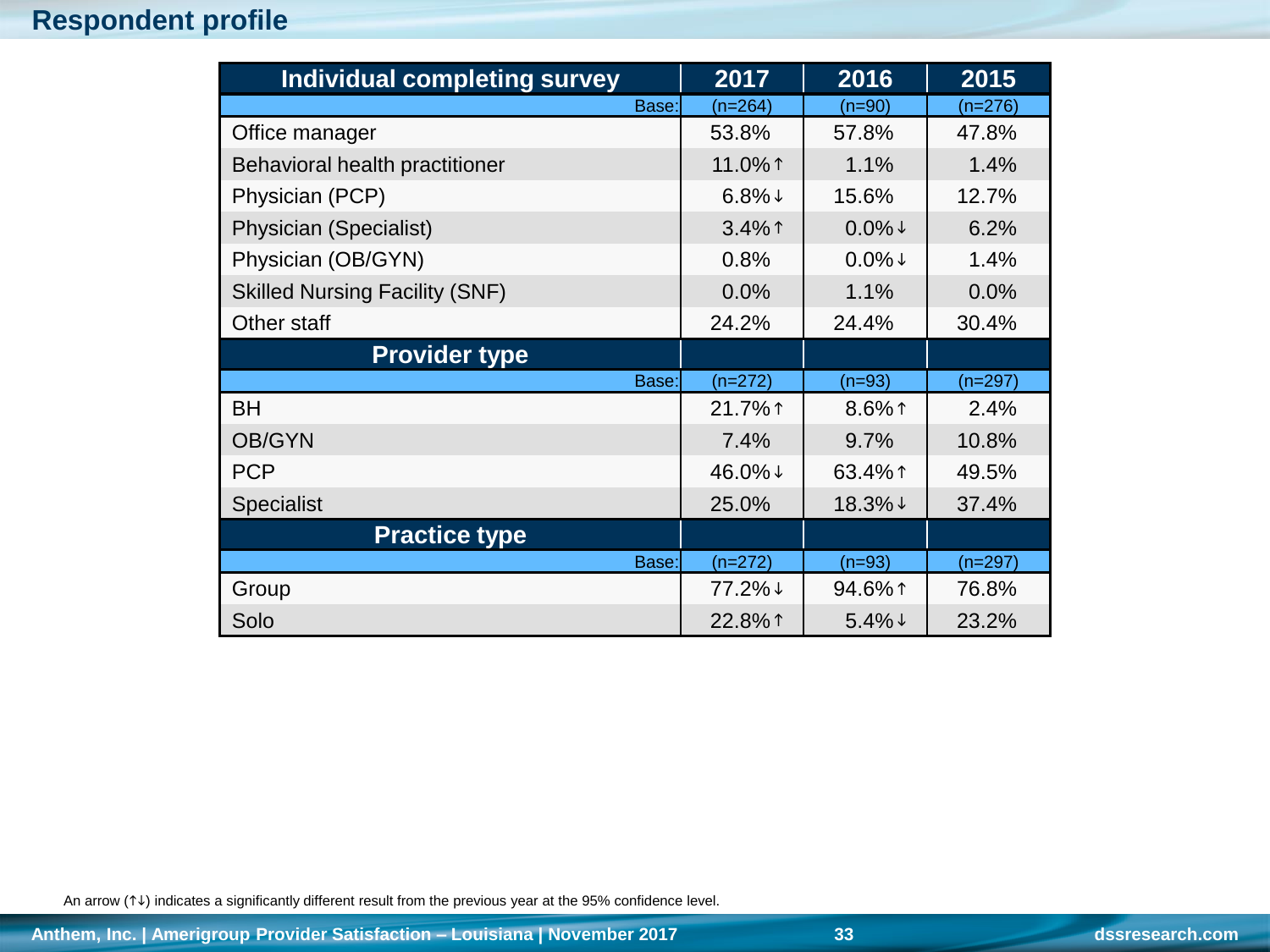**Appendix: SatisAction™ key driver statistical model**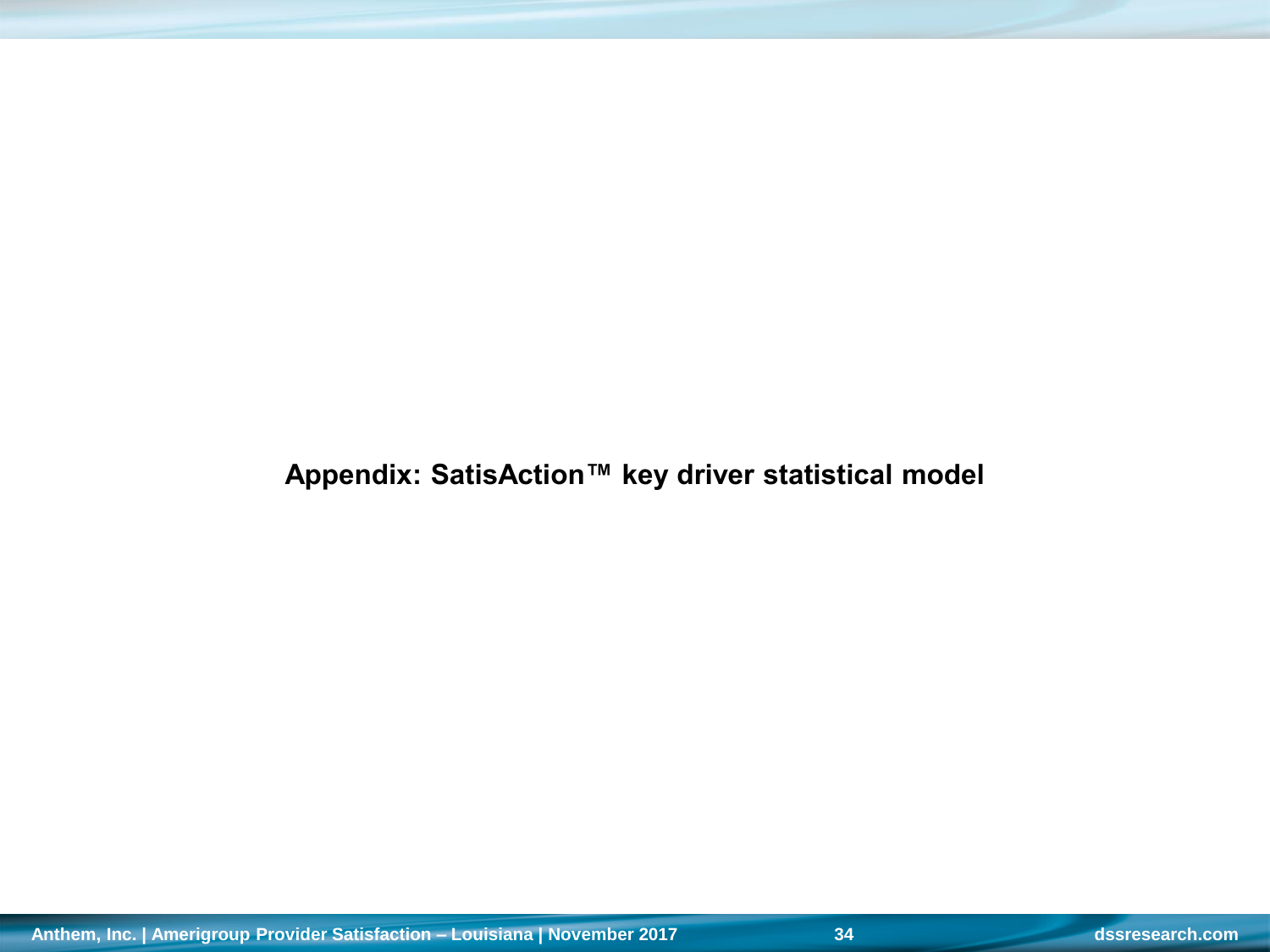**Overview.** The SatisAction™ key driver statistical model is a powerful, proprietary statistical methodology used to identify the key drivers of satisfaction and provide actionable direction for satisfaction improvement programs. This methodology is the result of a number of years of development and testing using health care satisfaction data. We have been successfully using this approach since 1997.

#### **The model provides the following:**

- Identification of the elements that are important in driving overall satisfaction ratings for Amerigroup providers.
- Measurement of the relative importance of each of these elements.
- Measurement of how well providers think Amerigroup performed on those important elements.
- Presentation of the importance/performance results in a matrix that provides clear direction for provider satisfaction improvement efforts by Amerigroup.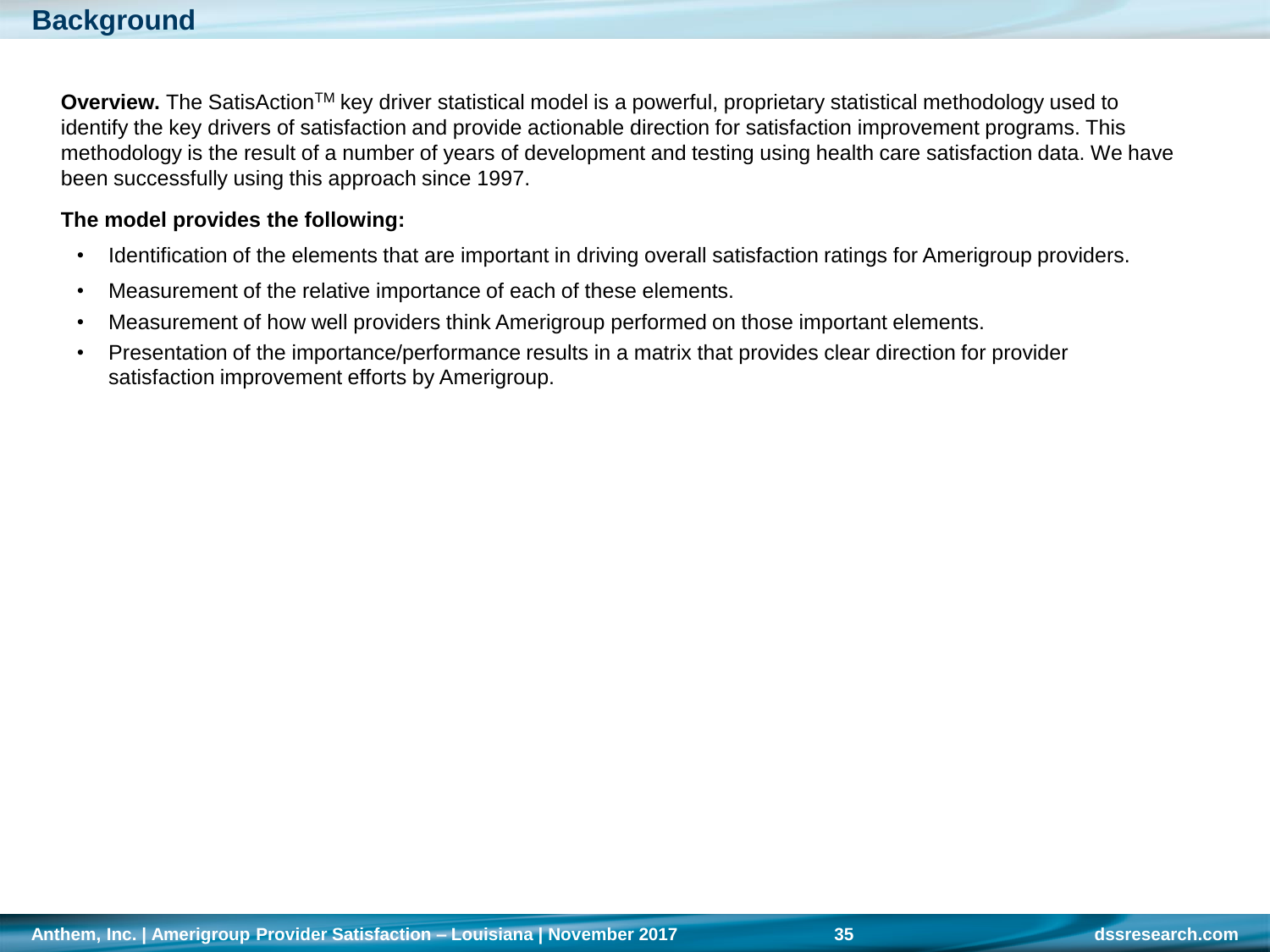#### **Importance analysis.**

The importance analysis involves a multi-step process:

- Factor analysis is used to summarize the predictor set into a more manageable number of composite variables.
- Regression Model I is used to make preliminary estimates and identify leverage points and outliers.
- Leverage points and outliers are eliminated.
- Regression Model II is run on the remaining data to derive final estimates of the importance of the various satisfaction elements.

*Factor analysis.* Factor analysis is used to reduce the number of items in the predictor set to a smaller set of underlying constructs, or factors. It is necessary to go through this process because of the high degree of collinearity in the original data. This is a problem for the regression analysis to follow because regression assumes non-collinearity between predictor variables.

*Regression analysis.* Regression analysis is then used to predict overall satisfaction on the factors created in the previous step. As noted above, regression analysis is run in two steps. The first step is used to derive preliminary estimates of the importance of the various satisfaction elements and to identify outliers and leverage points. Those outliers and leverage points are eliminated before running the second regression model which produces final estimates of the importance of each satisfaction element.

*Derived importance.* The relative importance of each survey item is derived from the combined results of the factor and regression analyses. The correlations of each question with each factor are squared and then multiplied by the standardized (beta) regression coefficients associated with each of those factors. This sum is then rescaled so that the largest value (most important item) is 100 points, the smallest value to 0 points and the median value is 50 points.

#### **Performance analysis.**

Relative performance (the top-two-/top-three-box rating) is calculated for each survey variable. Ratings are rescaled on a 100-point basis (like importance values) so that the highest rating is set to 100 points, the lowest rating is set to 0 points and the median rating is set to 50 points.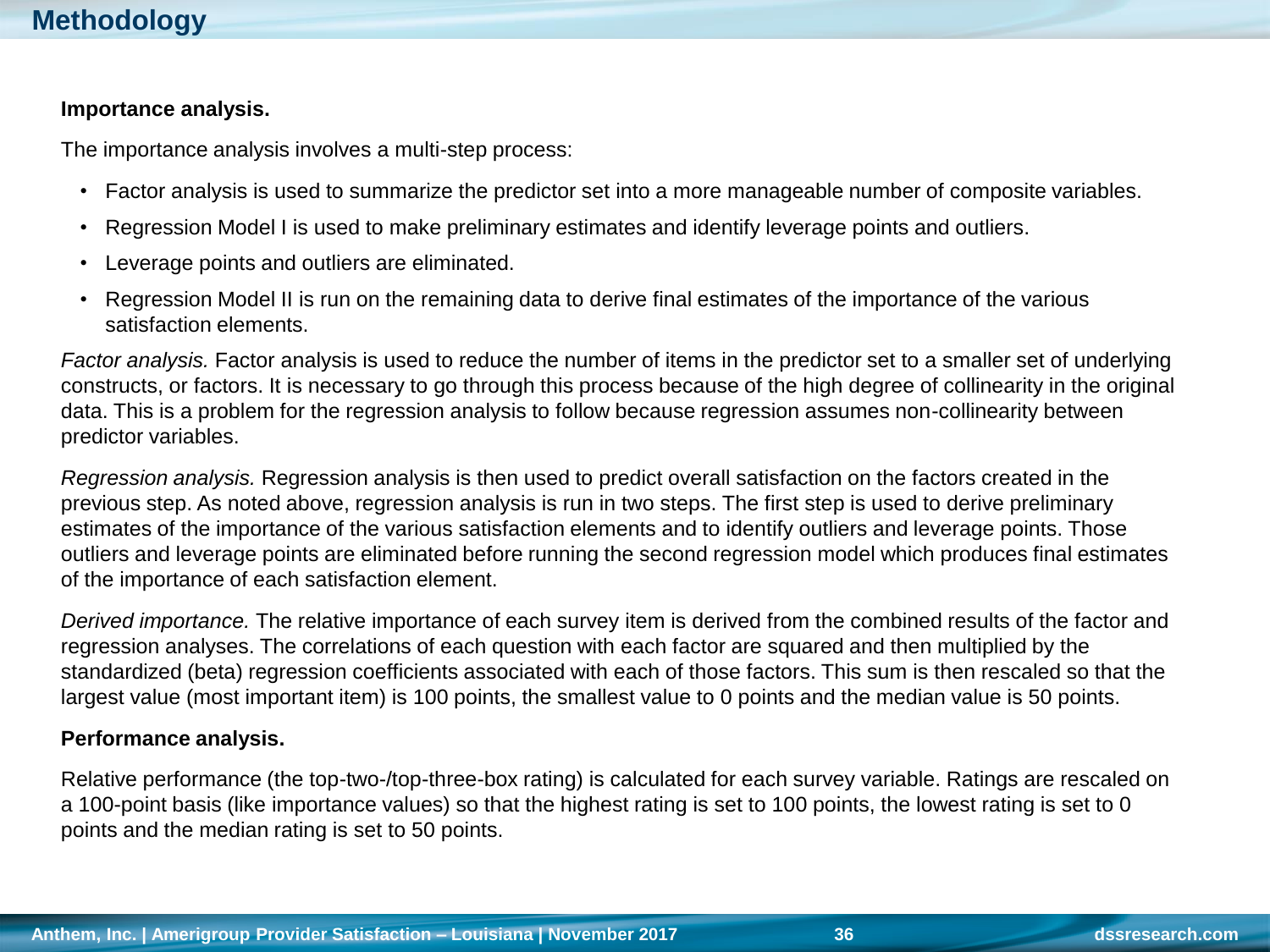### **Methodology**

**Classification matrix.** Results of the key driver modeling are presented in a classification matrix. The importance and performance results for each item in the model are plotted in a matrix like the one shown below. This matrix provides a quick summary of the most important drivers of satisfaction and how Amerigroup is doing on those items. The matrix is divided into four quadrants. The quadrants are defined by the point where the medians of the importance and performance scales intersect. The four quadrants can be interpreted as follows:

- *Power.* These items have a relatively large impact on satisfaction and Amerigroup performance levels on these items are high. Promote and leverage strengths in this quadrant.
- *Opportunity.* Items in this quadrant also have a relatively large impact on satisfaction but Amerigroup performance is below average. Focus resources on improving processes that underlie these items and look for a significant improvement in the satisfaction score.
- *Wait.* Though these items still impact satisfaction, they are somewhat less important than those that fall on the right hand side of the chart. Relatively speaking, Amerigroup performance is low on these items. Dealing with these items can wait until more important items have been dealt with.
- *Retain.* Items in this quadrant also have a relatively small impact on satisfaction but Amerigroup performance is above average. Simply maintain performance on these items.

![](_page_36_Figure_6.jpeg)

#### **POWeRTM Chart classification matrix**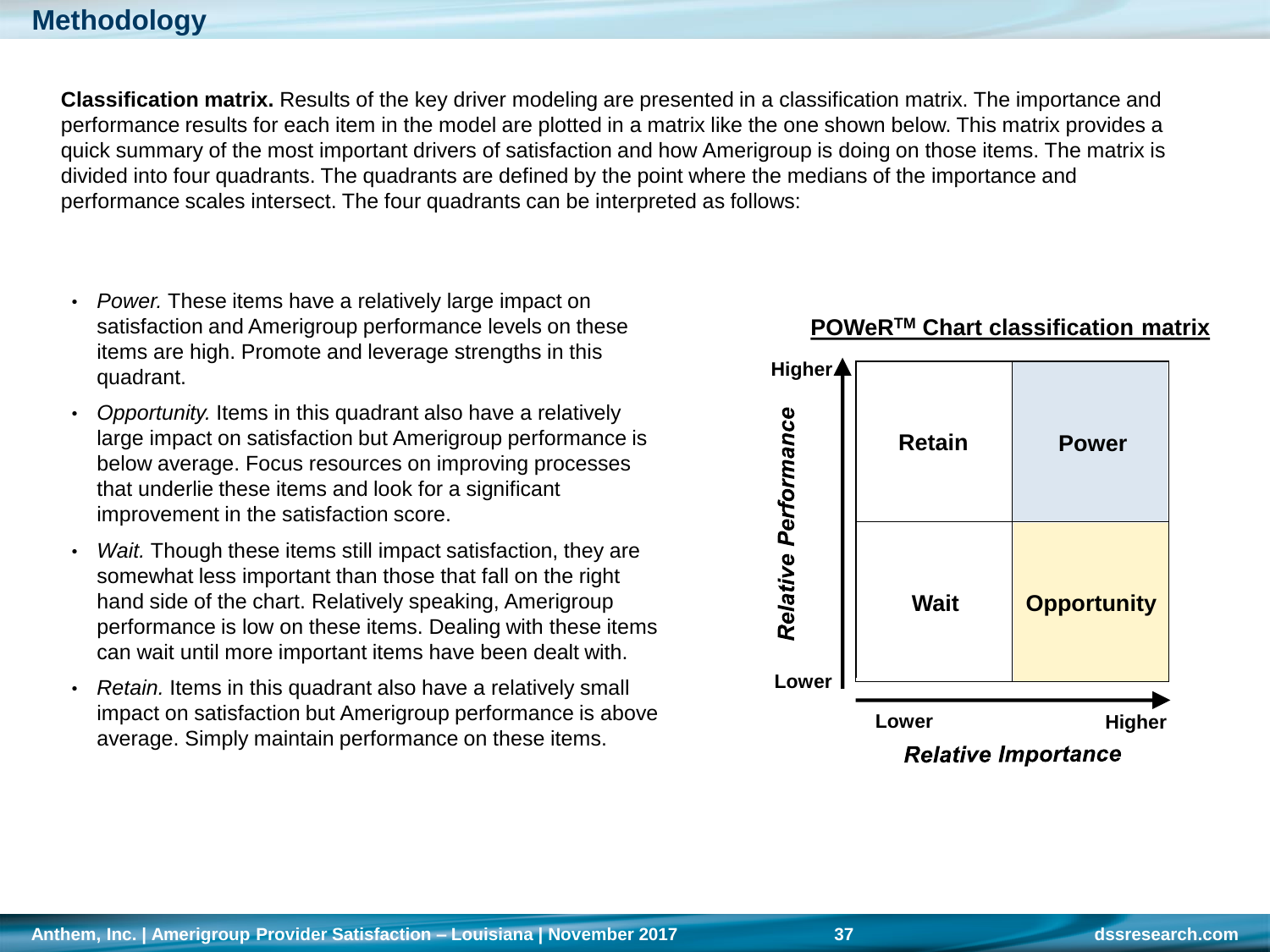## **Variables in the model**

#### **The independent or predictor variables are:**

#### **Claims processing and provider reimbursement (C&R)** Q1a. Timeliness of claims payment Q1b. Accuracy of claims payment Q1c. Clarity of the remittance advice **Utilization Management (UM)** Q2a. Obtaining precertification/authorization for members Q2b. Efficiency of the UM process overall Q2c. Timeliness of response to concerns Q2d. Obtaining support towards PCMH implementation **Quality Management (QM)** Q3c. Responsiveness during appeals process Q4. Rating of HEDIS education **Quality care initiatives (QC)** Q5a. List of members needing services Q5b. Seeing only members Q5c. Provider incentive payments Q5d. Appointment scheduling portal Q5e. Educational fax blasts **Coordination of behavioral health care services (CoC-BH)** Q5f. Periodic mailings **Disease Management (DM)** Q7aa. Telephonic assistance provided by staff Q7ab. Member interventions by staff Q7ac. Written program materials Q7ad. Timing of distribution of program materials Q7ae. Mode of delivery of program materials Q7af. Frequency of delivery of program materials Q7ag. Communications provided by case managers Q7b. Helpfulness of staff providing services

Q7c. Helpfulness of Clinical Practice Guidelines in managing patients

| <b>Cultural competency (CC)</b>                                               |
|-------------------------------------------------------------------------------|
| Q14a. Information received on cultural competency                             |
| Q14b. Cultural competency training materials and sessions                     |
| Q14c. Accessibility of state required behavioral health training              |
| Local health plan provider services (PS)                                      |
| Q18a. Provider orientation and training process                               |
| Q18b. Information in the provider manual                                      |
| Q18c. Quality of educational information                                      |
| <b>Communication and technology (C&amp;T)</b>                                 |
| Q20a. Provider manuals                                                        |
| Q20b. Provider newsletters                                                    |
| Q20c. General provider communications                                         |
| Continuity and coordination of care (CoC)                                     |
| Q22a. Timeliness of information exchange                                      |
| Q22b. Accuracy of information exchange                                        |
| Q22c. Clarity of information exchange                                         |
| Q22d. Sufficiency of information to coordinate care                           |
| Coordination of behavioral health care services (CoC-BH)                      |
| Q28a. Timeliness of coordination of behavioral health care services           |
| Q28b. Accuracy of coordination of behavioral health care services             |
| Sufficiency of information to coordinate care from behavioral health<br>Q28c. |
| care services                                                                 |
| <b>Enrollment process (EP)</b>                                                |
| Q30. Satisfaction with provider enrollment process                            |
| <b>Complaint systems (Complaints)</b>                                         |
| Q31. Satisfaction with provider complaint systems                             |
| The dependent variable is:                                                    |
| 029 Overall satisfaction with Amerigroup                                      |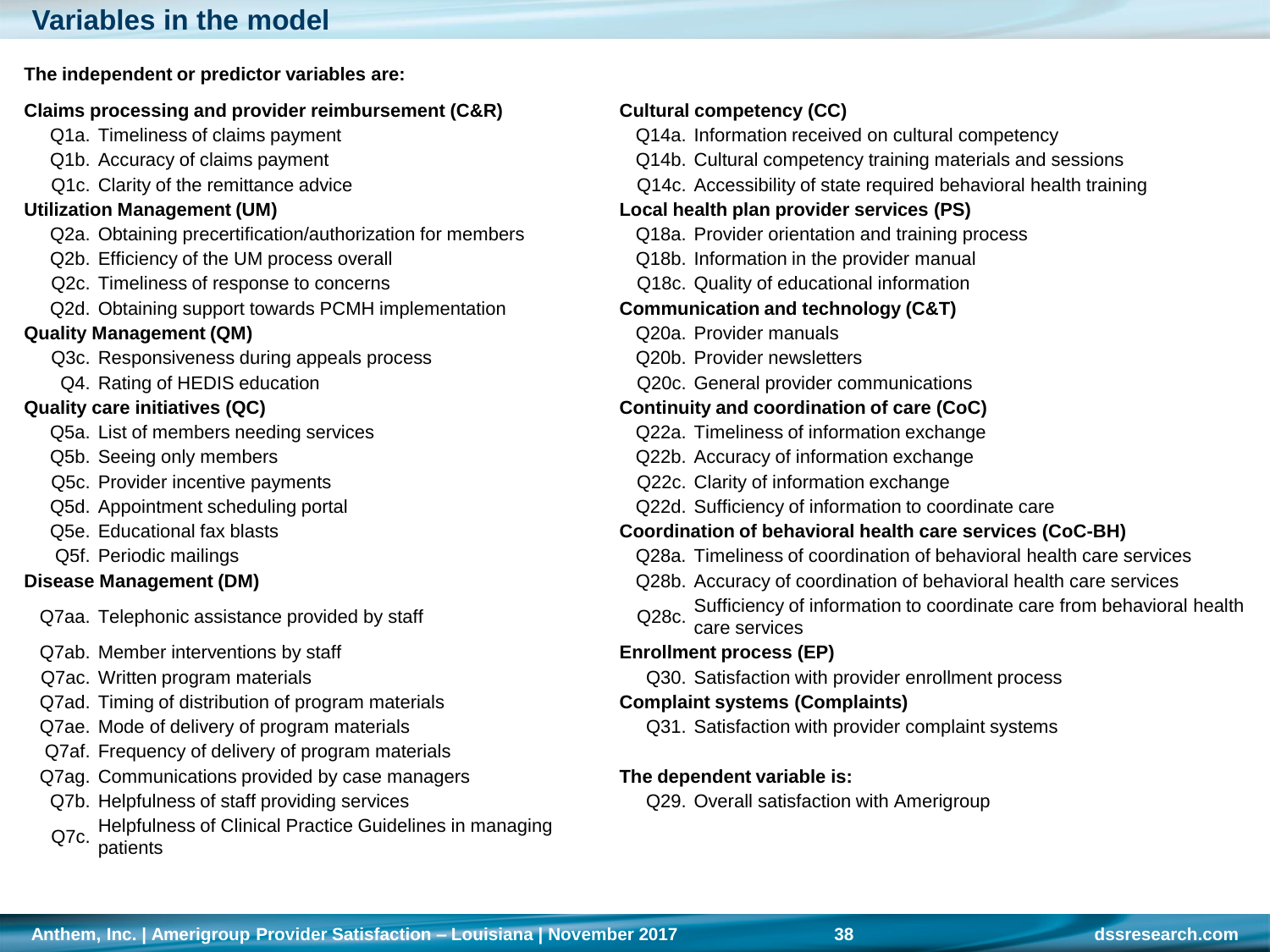#### **Factor analysis results**

**Factor analysis**. Factor analysis reduced the 42 highly-correlated model variables to six orthogonal (uncorrelated) factors that explain 72.1% of the variation in the original variables. This is necessary due to the strong relationships or correlation between certain variables. The table below shows the factor correlations or loadings.

|                  | <b>Factor correlations with survey variables</b>                                   |                |                |        |                  |                |        |  |
|------------------|------------------------------------------------------------------------------------|----------------|----------------|--------|------------------|----------------|--------|--|
|                  |                                                                                    |                | <b>Factors</b> |        |                  |                |        |  |
| <b>Question</b>  | <b>Survey Items</b>                                                                | $\overline{1}$ | $\overline{2}$ | 3      | $\blacktriangle$ | 5 <sup>5</sup> | 6      |  |
| Q7af             | Frequency of delivery of program materials                                         | 0.8424         |                |        |                  |                |        |  |
| Q7ae             | Mode of delivery of program materials                                              | 0.8393         |                |        |                  |                |        |  |
| Q7ad             | Timing of distribution of program materials                                        | 0.8371         |                |        |                  |                |        |  |
| Q7ac             | Written program materials                                                          | 0.8090         |                |        |                  |                |        |  |
| Q7ag             | Communications provided by case managers                                           | 0.7923         |                |        |                  |                |        |  |
| Q7b              | Helpfulness of staff providing services                                            | 0.7762         |                |        | 0.2534           |                |        |  |
| Q7aa             | Telephonic assistance provided by staff                                            | 0.7592         |                |        |                  |                |        |  |
| Q7ab             | Member interventions by staff                                                      | 0.7525         |                |        |                  |                |        |  |
| Q7c              | Helpfulness of Clinical Practice Guidelines in managing patients                   | 0.7388         |                |        |                  |                |        |  |
| Q <sub>4</sub>   | Rating of HEDIS education                                                          | 0.4556         | 0.3124         | 0.2825 | 0.3806           |                |        |  |
| Q <sub>2</sub> b | Efficiency of the UM process overall                                               |                | 0.7999         |        |                  |                |        |  |
| Q2c              | Timeliness of response to concerns                                                 |                | 0.7775         |        |                  |                | 0.3308 |  |
| Q <sub>1</sub> b | Accuracy of claims payment                                                         |                | 0.7307         | 0.3207 |                  |                |        |  |
| Q2d              | Obtaining support towards PCMH implementation                                      | 0.2668         | 0.7223         |        |                  |                | 0.2920 |  |
| Q <sub>1</sub> c | Clarity of the remittance advice                                                   |                | 0.6961         | 0.2948 |                  |                |        |  |
| Q <sub>1</sub> a | Timeliness of claims payment                                                       |                | 0.6835         | 0.3216 |                  |                |        |  |
| Q <sub>2</sub> a | Obtaining precertification/authorization for members                               |                | 0.6724         |        |                  |                |        |  |
| Q3c              | Responsiveness during appeals process                                              | 0.3229         | 0.4097         |        | 0.3013           |                | 0.3012 |  |
| Q18b             | Information in the provider manual                                                 |                |                | 0.7623 |                  | 0.3014         |        |  |
| Q <sub>18a</sub> | Provider orientation and training process                                          |                |                | 0.7396 |                  |                |        |  |
| Q <sub>18c</sub> | Quality of educational information                                                 | 0.2919         |                | 0.7282 |                  | 0.3367         |        |  |
| Q20a             | Provider manuals                                                                   | 0.3444         |                | 0.7101 |                  |                | 0.3236 |  |
| Q20c             | General provider communications                                                    | 0.3673         |                | 0.6719 |                  |                | 0.3210 |  |
| Q20b             | Provider newsletters                                                               | 0.3888         |                | 0.6599 |                  |                | 0.3384 |  |
| Q <sub>31</sub>  | Satisfaction with provider complaint systems                                       |                | 0.4141         | 0.4397 |                  | 0.3210         |        |  |
| Q30              | Satisfaction with provider enrollment process                                      |                | 0.3287         | 0.3876 |                  | 0.3279         |        |  |
| Q5d              | Appointment scheduling portal                                                      |                |                |        | 0.7367           |                |        |  |
| Q5b              | Seeing only members                                                                |                |                |        | 0.7272           |                |        |  |
| Q5f              | Periodic mailings                                                                  | 0.2817         |                |        | 0.7110           |                |        |  |
| Q <sub>5e</sub>  | <b>Educational fax blasts</b>                                                      |                |                |        | 0.7005           |                |        |  |
| Q <sub>5c</sub>  | Provider incentive payments                                                        |                | 0.2531         |        | 0.6963           |                |        |  |
| Q5a              | List of members needing services                                                   | 0.2989         |                |        | 0.6224           |                |        |  |
| Q28a             | Timeliness of coordination of behavioral health care services                      |                |                |        |                  | 0.8356         |        |  |
| Q28b             | Accuracy of coordination of behavioral health care services                        | 0.2714         |                |        |                  | 0.8167         |        |  |
| Q28c             | Sufficiency of information to coordinate care from behavioral health care services |                |                |        |                  | 0.7984         |        |  |
| Q22a             | Timeliness of information exchange                                                 | 0.2576         | 0.3156         | 0.3220 |                  | 0.5717         | 0.3001 |  |
| Q22d             | Sufficiency of information to coordinate care                                      |                | 0.4236         | 0.3090 |                  | 0.5048         | 0.3752 |  |
| Q22c             | Clarity of information exchange                                                    |                | 0.4058         | 0.2989 |                  | 0.4927         | 0.3776 |  |
| Q22b             | Accuracy of information exchange                                                   | 0.2670         | 0.3832         | 0.3453 |                  | 0.4817         | 0.3199 |  |
| Q14b             | Cultural competency training materials and sessions                                |                |                | 0.2520 |                  |                | 0.8249 |  |
| Q14a             | Information received on cultural competency                                        |                |                | 0.2817 |                  |                | 0.7973 |  |
| Q14c             | Accessibility of state required behavioral health training                         |                |                |        |                  | 0.3109         | 0.7324 |  |

**Anthem, Inc. | Amerigroup Provider Satisfaction – Louisiana | November 2017 39 dssresearch.com**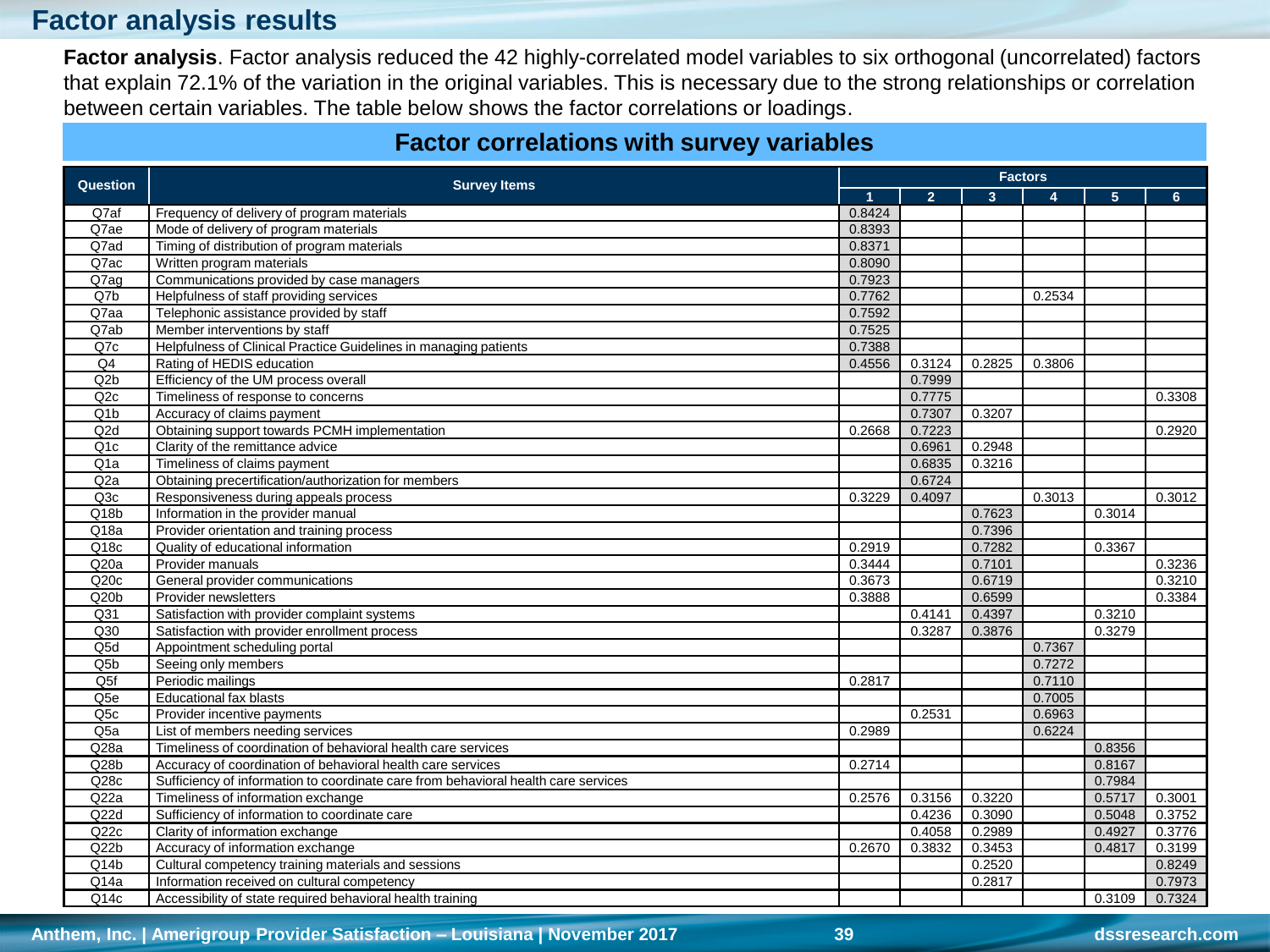## **Regression analysis results**

**Regression analysis**. The six factors identified in the previous step were used as predictors in a regression model with Q29, overall satisfaction, as the dependent variable. Regression was first run to test the model and identify any observations that have a high degree of leverage on the regression coefficients (disproportionately high degree of influence relative to others) as well as observations that can be considered outliers because of inconsistent responses.

The high leverage cases and outliers were removed and the regression model was rerun. The regression coefficients for each factor provide the second set of inputs necessary to determine the key drivers of overall satisfaction. These coefficients provide estimates of the relative importance of each factor in determining overall satisfaction. The table below shows the raw regression coefficients, beta coefficients (standardized regression coefficients) and the statistical significance of those coefficients. This model explains 75.2% of the variation in the dependent variable ( $R^2$  = 0.752).

| <b>Variable</b>                                                    | <b>Unstandardized</b><br>coefficients | <b>Standardized</b><br>(Beta) coefficients | <b>Significance</b><br>level |
|--------------------------------------------------------------------|---------------------------------------|--------------------------------------------|------------------------------|
| Constant                                                           | 4.1628                                | 0.0000                                     | 0.0000                       |
| Factor 1 -- Q7af, Q7ae, Q7ad, Q7ac, Q7ag, Q7b, Q7aa, Q7ab, Q7c, Q4 | 0.2031                                | 0.2612                                     | 0.0000                       |
| Factor 2 -- Q2b, Q2c, Q1b, Q2d, Q1c, Q1a, Q2a, Q3c                 | 0.4137                                | 0.4998                                     | 0.0000                       |
| Factor 3 -- Q18b, Q18a, Q18c, Q20a, Q20c, Q20b, Q31, Q30           | 0.3625                                | 0.4498                                     | 0.0000                       |
| Factor 4 -- Q5d, Q5b, Q5f, Q5e, Q5c, Q5a                           | 0.1227                                | 0.1607                                     | 0.0000                       |
| Factor 5 -- Q28a, Q28b, Q28c, Q22a, Q22d, Q22c, Q22b               | 0.2623                                | 0.3345                                     | 0.0000                       |
| Factor 6 -- Q14b, Q14a, Q14c                                       | 0.1722                                | 0.2158                                     | 0.0000                       |

#### **Regression coefficients**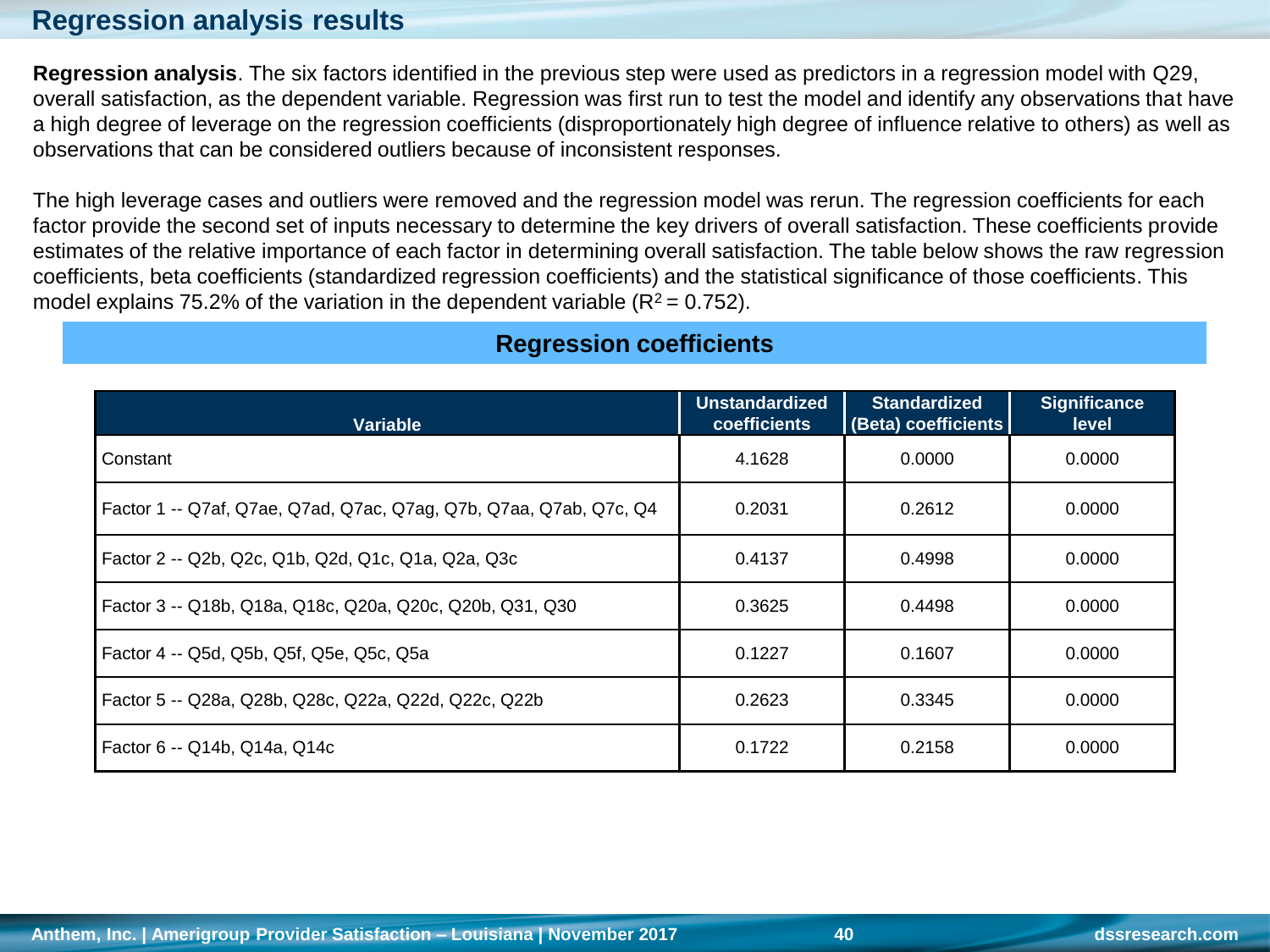#### **Importance and performance results**

**Derived importance**. The relative importance of each survey item is derived from the combined results of the factor and regression analyses. The correlations of each question with each factor were squared and then multiplied by the standardized (beta) regression coefficients associated with each of those factors. This sum was then rescaled so that the largest value (most important item) is 100 points, the smallest value is 0 points and the median value is 50 points.

#### **Performance.** Plan

performance is calculated for each survey variable. Ratings are rescaled on a 100-point basis (like importance values) so that the highest rating is set to 100 points, the lowest rating is set to 0 points and the median rating is set to 50 points.

| Top-three-box |
|---------------|
| scores are    |
| shaded        |

| Question          | <b>Survey items</b>                                                                | Importance      |             | Top-two-<br>Performance box/Top-three-<br>box scores |
|-------------------|------------------------------------------------------------------------------------|-----------------|-------------|------------------------------------------------------|
| Q2c               | Timeliness of response to concerns                                                 | 100             | 47          | 77.7%                                                |
| Q2b               | Efficiency of the UM process overall                                               | 99              | 55          | 80.7%                                                |
| Q18b              | Information in the provider manual                                                 | 95              | 47          | 77.7%                                                |
| Q <sub>1b</sub>   | Accuracy of claims payment                                                         | 95              | 93          | 92.0%                                                |
| $\overline{Q18c}$ | Quality of educational information                                                 | 89              | 47          | 77.7%                                                |
| Q2d               | Obtaining support towards PCMH implementation                                      | 87              | 34          | 72.5%                                                |
| Q18a              | Provider orientation and training process                                          | 84              | 32          | 71.4%                                                |
| Q20a              | Provider manuals                                                                   | 82              | 73          | 86.0%                                                |
| Q <sub>1</sub> c  | Clarity of the remittance advice                                                   | 78              | 94          | 92.3%                                                |
| Q20c              | General provider communications                                                    | 75              | 74          | 86.3%                                                |
| Q <sub>1</sub> a  | Timeliness of claims payment                                                       | $\overline{75}$ | 100         | 94.1%                                                |
| Q28a              | Timeliness of coordination of behavioral health care services                      | 71              | 43          | 76.3%                                                |
| Q20b              | Provider newsletters                                                               | $\overline{71}$ | 82          | 88.7%                                                |
| Q28b              | Accuracy of coordination of behavioral health care services                        | 68              | 46          | 77.4%                                                |
| Q28c              | Sufficiency of information to coordinate care from behavioral health care services | 66              | 41          | 75.4%                                                |
| Q22d              | Sufficiency of information to coordinate care                                      | 60              | 58          | 81.5%                                                |
| Q2a               | Obtaining precertification/authorization for members                               | 59              | 43          | 76.3%                                                |
| Q22c              | Clarity of information exchange                                                    | 58              | 59          | 81.9%                                                |
| Q22b              | Accuracy of information exchange                                                   | 56              | 60          | 82.2%                                                |
| Q22a              | Timeliness of information exchange                                                 | 55              | 54          | 80.2%                                                |
| Q7ac              | Written program materials                                                          | 50              | 78          | 87.4%                                                |
| Q7ae              | Mode of delivery of program materials                                              | $\overline{50}$ | 74          | 86.2%                                                |
| Q7ad              | Timing of distribution of program materials                                        | 49              | 78          | 87.4%                                                |
| Q <sub>31</sub>   | Satisfaction with provider complaint systems                                       | 47              | 15          | 64.3%                                                |
| Q7af              | Frequency of delivery of program materials                                         | 45              | 69          | 84.7%                                                |
| Q7ab              | Member interventions by staff                                                      | 44              | 70          | 85.1%                                                |
| Q7ag              | Communications provided by case managers                                           | 41              | 51          | 79.4%                                                |
| Q7aa              | Telephonic assistance provided by staff                                            | 40              | 69          | 84.9%                                                |
| Q14a              | Information received on cultural competency                                        | 40              | 30          | 70.8%                                                |
| Q14b              | Cultural competency training materials and sessions                                | 40              | 28          | 69.8%                                                |
| Q7c               | Helpfulness of Clinical Practice Guidelines in managing patients                   | 39              | 73          | 86.1%                                                |
| Q7b               | Helpfulness of staff providing services                                            | 38              | 65          | 83.6%                                                |
| Q14c              | Accessibility of state required behavioral health training                         | 29              | 20          | 66.7%                                                |
| Q <sub>4</sub>    | Rating of HEDIS education                                                          | 27              | 62          | 82.7%                                                |
| Q3c               | Responsiveness during appeals process                                              | 26              | 38          | 74.1%                                                |
| Q30               | Satisfaction with provider enrollment process                                      | 25              | 45          | 77.1%                                                |
| Q5d               | Appointment scheduling portal                                                      | 12              | 30          | 70.8%                                                |
| Q <sub>5c</sub>   | Provider incentive payments                                                        | 11              | 36          | 73.1%                                                |
| Q <sub>5e</sub>   | Educational fax blasts                                                             | 10              | 49          | 78.8%                                                |
| Q5f               | Periodic mailings                                                                  | $\overline{7}$  | 43          | 76.1%                                                |
| Q <sub>5</sub> b  | Seeing only members                                                                | $\overline{7}$  | $\mathbf 0$ | 58.0%                                                |
| Q5a               | List of members needing services                                                   | $\Omega$        | 31          | 71.1%                                                |